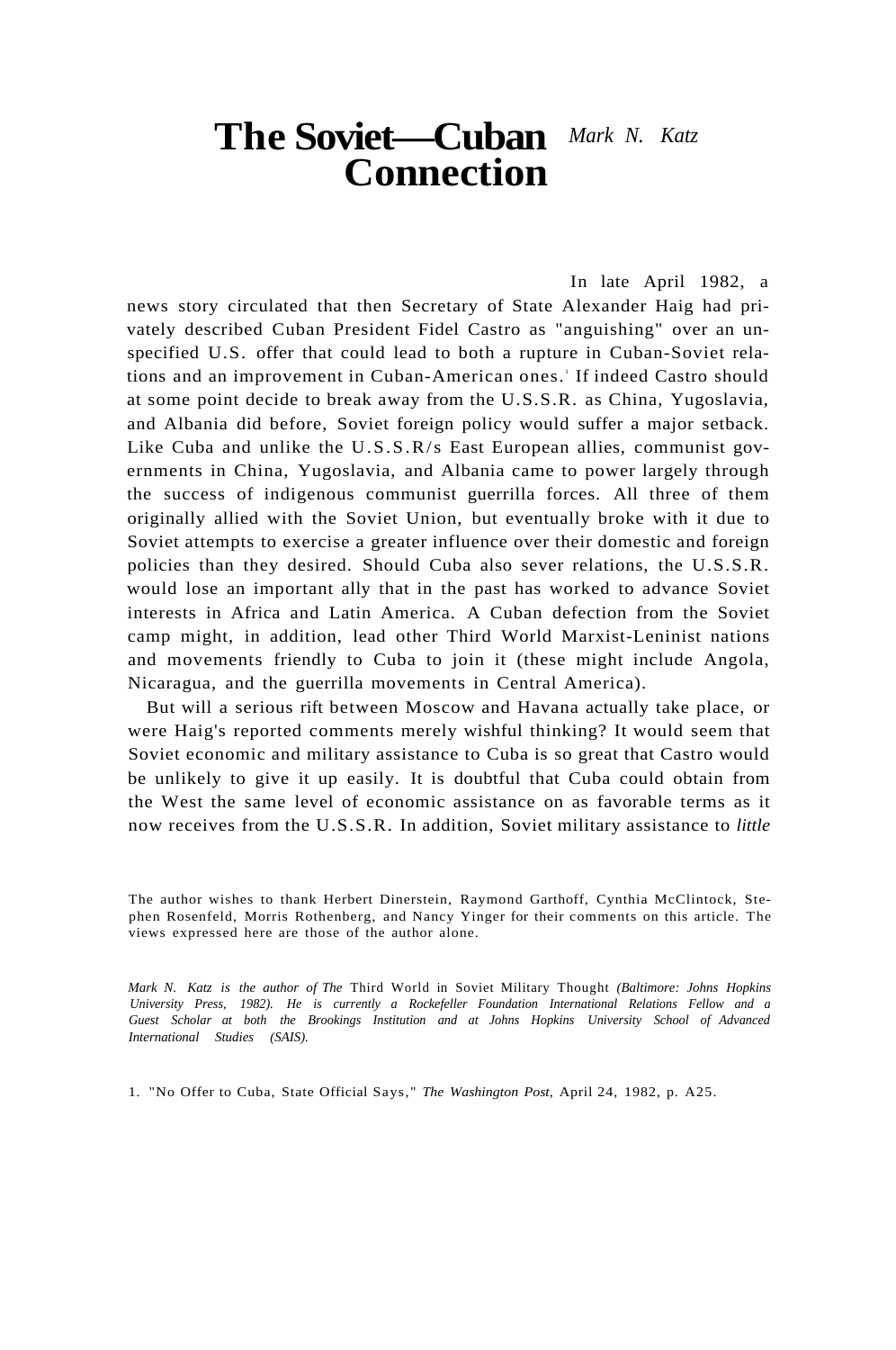Cuba allows it to play a relatively *big* role in international affairs; the United States is not likely to give Cuba the same level of military assistance to allow it to continue playing this role. Finally, as Soviet-Cuban relations have been relatively smooth for some time, it does not appear that Castro has much incentive to break relations with the U.S.S.R. in exchange for friendship with the U.S.

Nevertheless, because other independent communist nations have broken with the U.S.S.R. in the past, and because a Soviet-Cuban split could have important consequences for Soviet and American foreign policies and for regional politics in Latin America and Africa, the possibility of such an event occurring is worthy of investigation. While a definitive statement cannot be made concerning what course Soviet-Cuban relations will actually take in the future, an examination of the various aspects of Soviet-Cuban relations shows those areas in which their respective policies and interests are more in concert and those in which they are less so. The aspects of their relations that will be examined here are their ideological views on revolution in the Third World; their foreign policies toward Africa, Latin America, and other areas; and their bilateral economic and military relations.

# *Ideological Views on Revolution in the Third World*

An examination of ideologies is important because they reflect more than just philosophical predilections, but policy preferences as well. Ideological differences between communist states have often signalled the deterioration of relations between them even before serious rifts occurred—for example, between the U.S.S.R. and Yugoslavia and between the U.S.S.R. and China. Although the Soviet Union and Cuba had important differences in the mid-1960s over the question of revolution in the Third World, and a serious break seemed possible, it did not occur. What, then, has been the evolution up to the present of Soviet and Cuban ideological views on revolution in the Third World?

Fidel Castro came to power in 1959 due to the success of the guerrilla army that he and his brother Raul formed and led against the Batista regime. The Communist Party of Cuba had almost no role in Castro's accession to power. It was only after he had been in power that Castro declared himself a Marxist-Leninist and co-opted the Communist Party into his government. The Communist Party did not control the government; instead, Castro and his guerrilla movement controlled both the government and the Party (indeed, the Party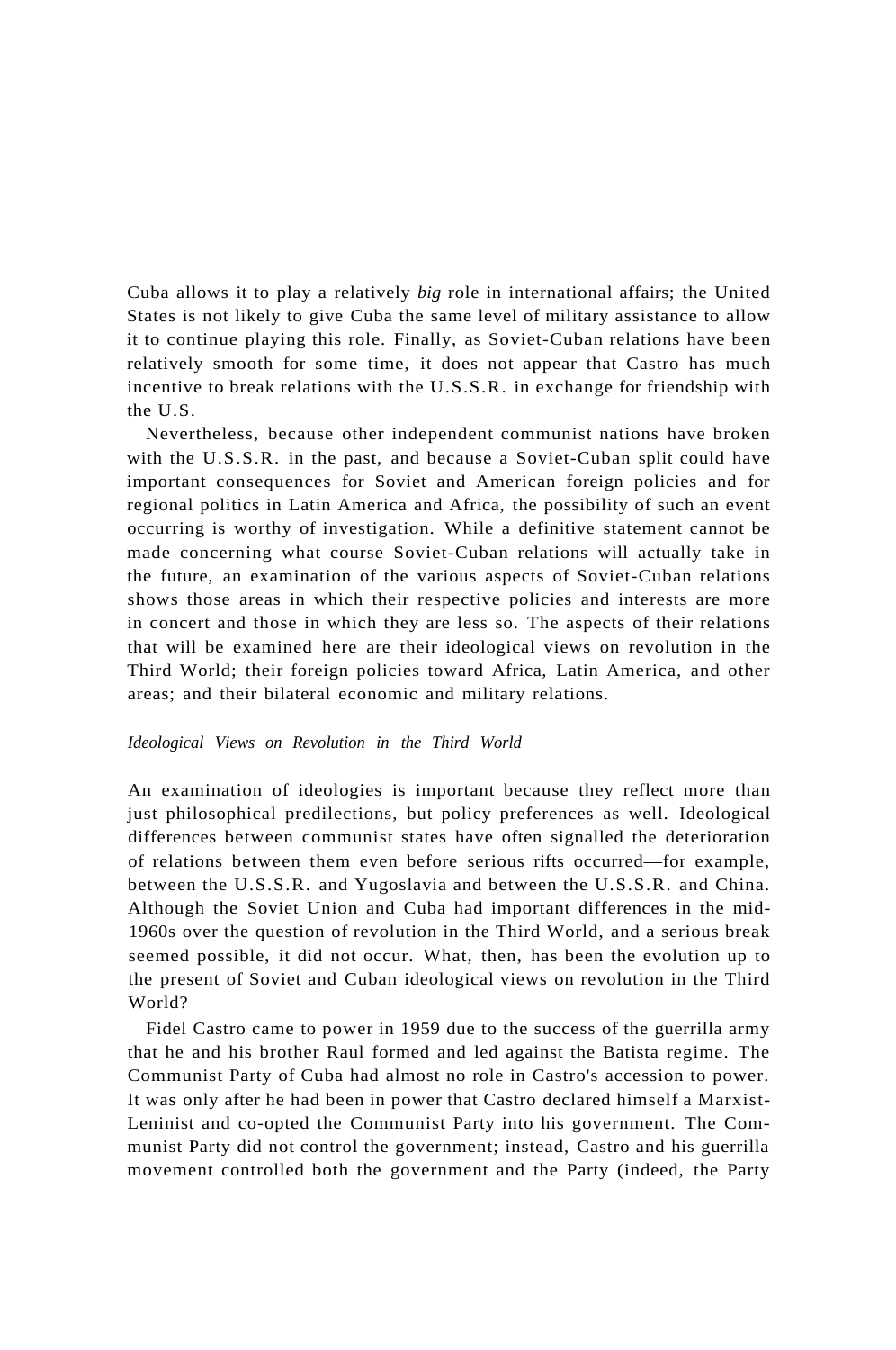was reorganized by Castro several times to make it a more effective instrument for his own rule). $^{2}$ 

The Castro brothers and their guerrilla comrade Che Guevara were rather disgusted by the unrevolutionary role played by the Cuban Communist Party during the Cuban revolution. They saw other Latin American communist parties playing a similarly unrevolutionary role, either through unsuccessfully seeking power by participating in elections or by talking about revolution but doing nothing to bring it about. The Cuban leaders concluded that the only way revolution would come to other Latin American countries would be for them to imitate the Cuban experience. Thus, the Cuban experience was elevated by the Castros and Guevara into a theory of revolution which they called the *foco* theory. In this theory, a small guerrilla group would begin military operations in a given country, gain victories, attract followers, and eventually come to power. Once having achieved power through a violent struggle, the group would co-opt the communist party into its government and use it as one of the instruments of its rule, as the Cubans had done.<sup>3</sup>

This view of revolution was quite different from the one the Soviets held during the 1960s about how Marxism would come to the Third World (particularly to Latin America). The Soviets pointed out that the United States possessed overwhelming military power in the Western hemisphere and that any attempt to overthrow a capitalist government and impose Marxism by force could easily be crushed by the U.S. In order to avoid the defeat of Marxist forces as well as a superpower confrontation such as the Cuban missile crisis in which the Soviets were forced to back down, Moscow called for Latin American Marxists to pursue the peaceful road toward socialism and to eschew the violent one since the U.S. would not permit another Cuba. Unlike Castro, the Soviets supported the efforts of the Latin American communist parties to seek a share of power through electoral alliances with non-Marxist leftist parties. The Soviets were particularly critical of the Cuban notion that the guerrilla army should gain control of the communist party in

<sup>2.</sup> For a detailed account of Castro's treatment of the Cuban Communist Party in the period just after the revolution, see Andres Suarez, *Cuba: Castroism and Communism 1959-1966* (Cambridge, Mass.: M.I.T. Press, 1967), esp. pp. 124-130.

<sup>3.</sup> The main exponent of the *foco* theory was neither Castro nor Guevara, but President Mitterrand's foreign policy adviser, Regis Debray. For more on the theory, see Regis Debray, *Revolution dans la revolution?* (Paris: Francois Maspero, 1967).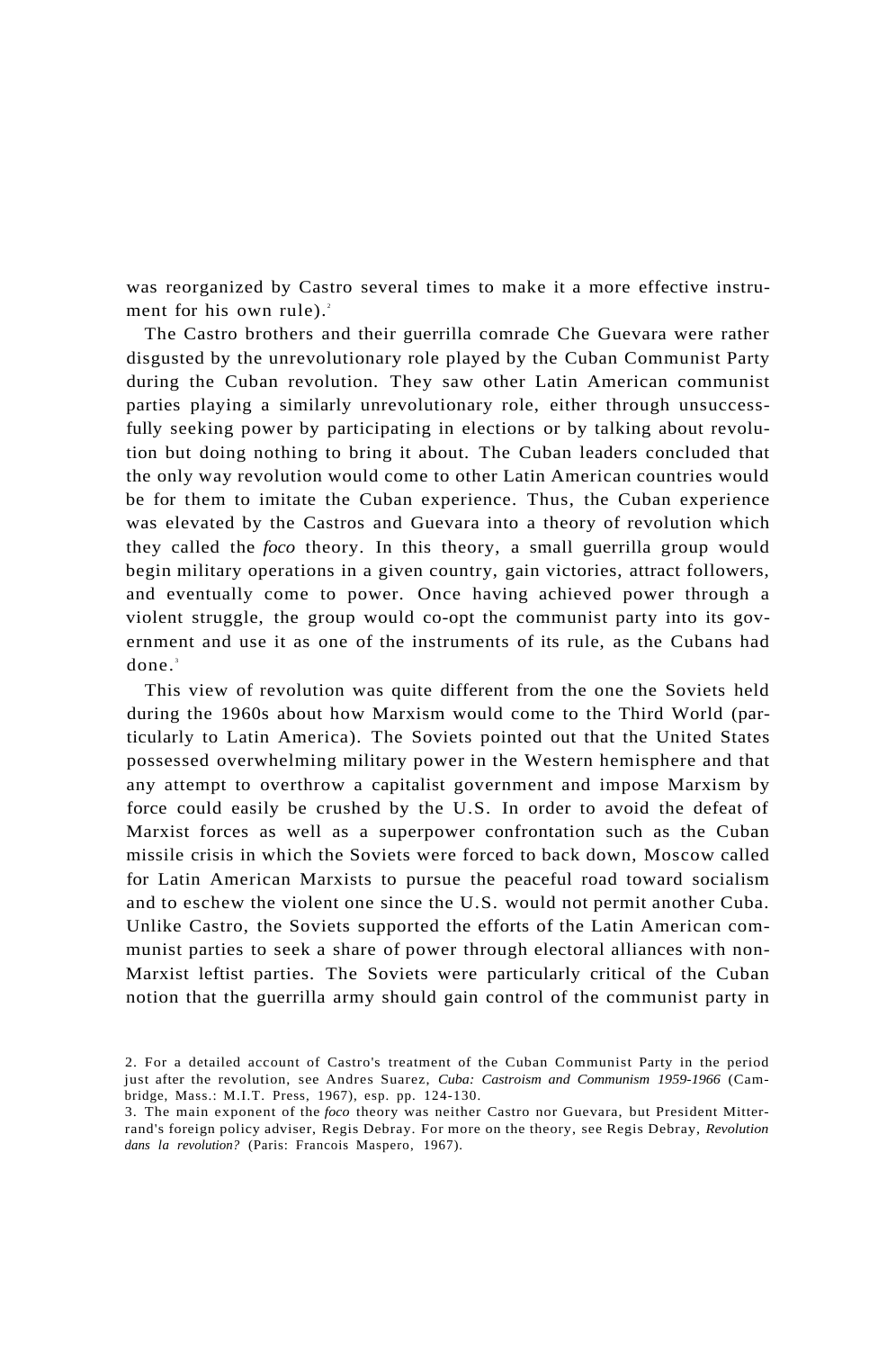Latin American nations. This was the error which, in the Soviet view, had ultimately led to heresy and schism in Yugoslavia and China. The Soviets insisted that the communist party should lead the way to socialism and should exercise control over the military rather than the other way around.<sup>4</sup>

At the Tricontinent Conference of Asian, African, and Latin American revolutionaries held in 1966, the Cubans openly criticized the U.S.S.R. as being unrevolutionary and called for armed revolution in Latin America whether the pro-Soviet communist parties wanted it or not. Shortly thereafter, Cuba increased its military assistance to several Latin American insurgent groups, particularly in Venezuela, Colombia, and Bolivia.<sup>5</sup> As a result, relations between Moscow and Havana became so strained that the Soviets severely cut back their economic assistance to Cuba. In addition, Moscow's predictions that the Cuban-style revolutions would all fail came true in 1967- 68; the insurgencies in Venezuela, Colombia, Bolivia (where Che Guevara was killed), as well as smaller ones elsewhere, were all crushed.

Because of the failure of his revolutionary model, his fear of the United States, and Cuba's tremendous need for economic assistance, Castro eventually abandoned his polemics and worked to improve relations with Moscow. One of the first signs of Castro's subservience to Moscow was his approval of the Soviet invasion of Czechoslovakia. In return for renewed Soviet economic assistance, Castro also ceased his advocacy of a revolutionary doctrine opposed to Soviet views and interests. Since then, the Cubans have not openly challenged the Soviets on matters of ideology. They did not give up their view that Marxist revolution could be brought about by guerrilla armies, but they no longer pushed other Marxists to follow this path nor referred to the ideological dispute they had had with the Soviets.

The Soviets, however, did not forget their dispute with the Cubans. Although they did not attack Cuba directly with recriminations about its past heresy, they did issue periodic warnings about the dangers of "Che Guevarism." With the failure of guerrilla insurgencies in Venezuela, Colombia, and Bolivia in the late 1960s and the electoral triumph of a left-wing government

<sup>4.</sup> See Mark N. Katz, *The Third World in Soviet Military Thought* (Baltimore: Johns Hopkins University Press, 1982), pp. 28-29, 54.

<sup>5.</sup> D. Bruce Jackson, *Castro, the Kremlin, and Communism in Latin America* (Baltimore: Johns Hopkins University Press, 1969), pp. 1-7.

<sup>6.</sup> Jacques Levesque, *The USSR and the Cuban Revolution* (New York: Praeger, 1978), pp. 147- 153.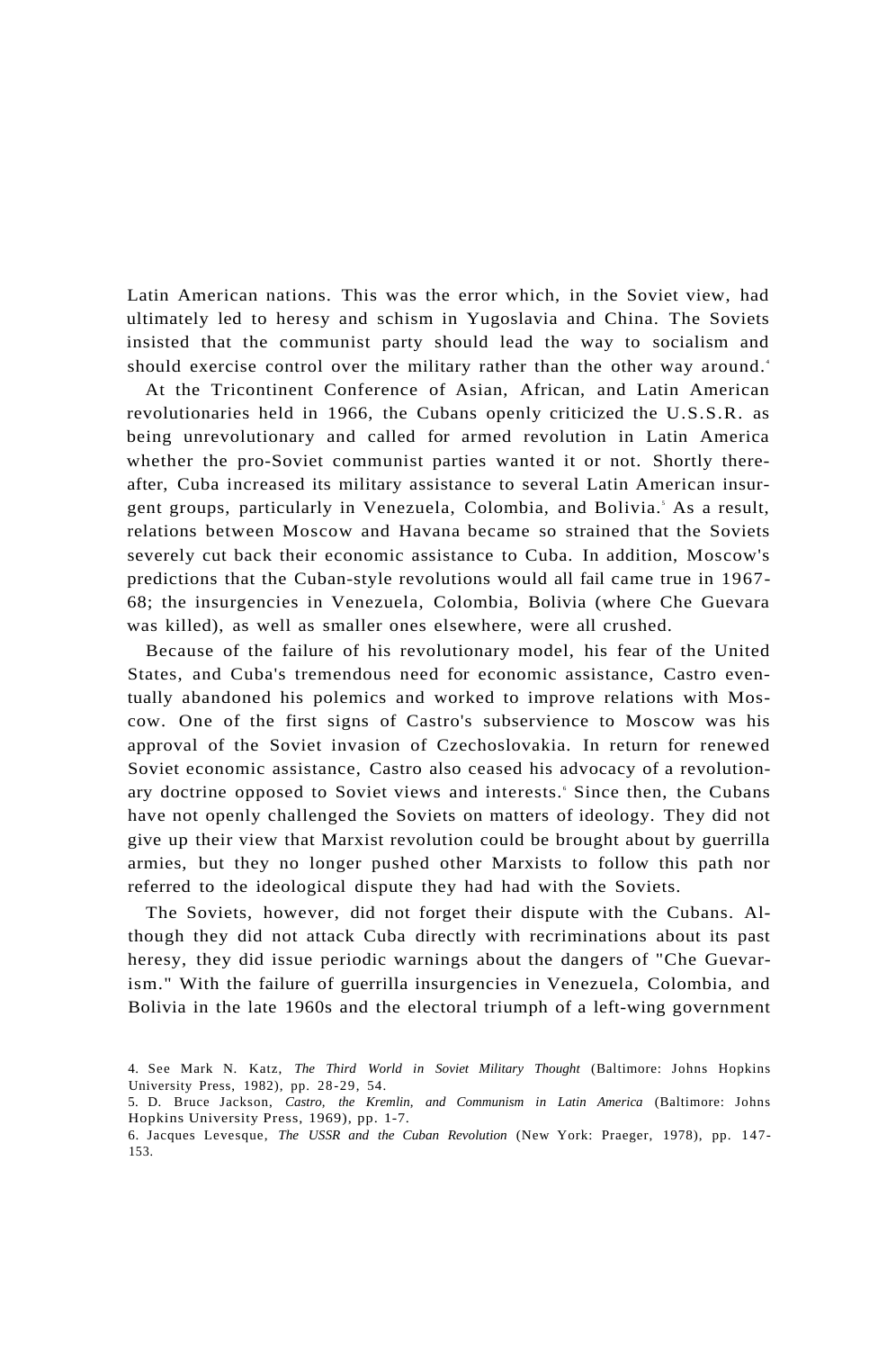in Chile in 1970, the Soviets felt that their advocacy of the peaceful road to socialism in Latin America was vindicated.' Even after a right-wing military coup ousted Allende's government in 1973 and showed that the success of the peaceful road to socialism was obviously in grave doubt, the Soviets continued to criticize the Cuban *foco* theory since it called for the revolutionary armed forces to control the communist party and not the other way around.<sup>8</sup>

Nevertheless, Soviet thinking about Third World guerrilla armies did undergo an important change in the early 1970s. Previously, the Soviets did not look upon any guerrilla army with favor since even if it were controlled by a Marxist-Leninist party, it could establish its own power base independent of the U.S.S.R. as China and Yugoslavia had done. Yet while the Soviets did not want to see this happen, the end of the Vietnam war demonstrated that guerrilla armies allied to the U.S.S.R. could be successful. It was this ability to succeed that now made guerrilla armies worthy of Soviet support.' Guerrilla warfare also had the advantage of being able to arise almost anywhere under almost any circumstances.<sup>10</sup> There was, however, one important condition that a guerrilla army had to meet in order to be acceptable to the Soviet Union: "guerrilla activities must be carried out under party control and supervision."<sup>11</sup>

Thus, while the failure of the peaceful path and the success of the revolutionary path toward socialism in the 1970s led to increased Soviet support to Marxist guerrilla armies, the Soviets still rejected the "Che Guevarist" notion that the guerrilla army could control the party.

After the victory of the Sandinistas in Nicaragua, though, the Soviets relaxed even this qualification and for the first time began to praise the Cuban revolutionary model in which a Marxist guerrilla army and not a communist party serves as the "vanguard force" of the revolution. In March 1980, *Latinskaia Amerika* (the journal of the Latin American Institute of the

<sup>7.</sup> See Gabor Kartsag, "O razvitii revoliutsionnogo protsessa v Latinskoi Amerike," *Latinskaia Amerika,* No. 1 (January-February 1972), pp. 6-24, and I. Rybalkin, "Chiliiskii opyt: obshchie zakonomernosti i svoeobrazie revoliutsionnogo protsessa/' *Kommunist,* No. 8 (May 1972), pp. 120-127.

<sup>8.</sup> L.L. Kruglov, ed., *Vooruzhennaia bor'ba narodov Afriki za svobodu i nezavisimost'* (Moscow: Nauka, 1974), pp. 64-66.

<sup>9.</sup> Colonel V. Andrianov, "Partizanskaia voina i voennaia strategiia," *Voenno-Istoricheskii Zhurnal,* No. 7 (July 1975), p. 29.

<sup>10.</sup> Ibid., p. 32.

<sup>11.</sup> Ibid., p. 31.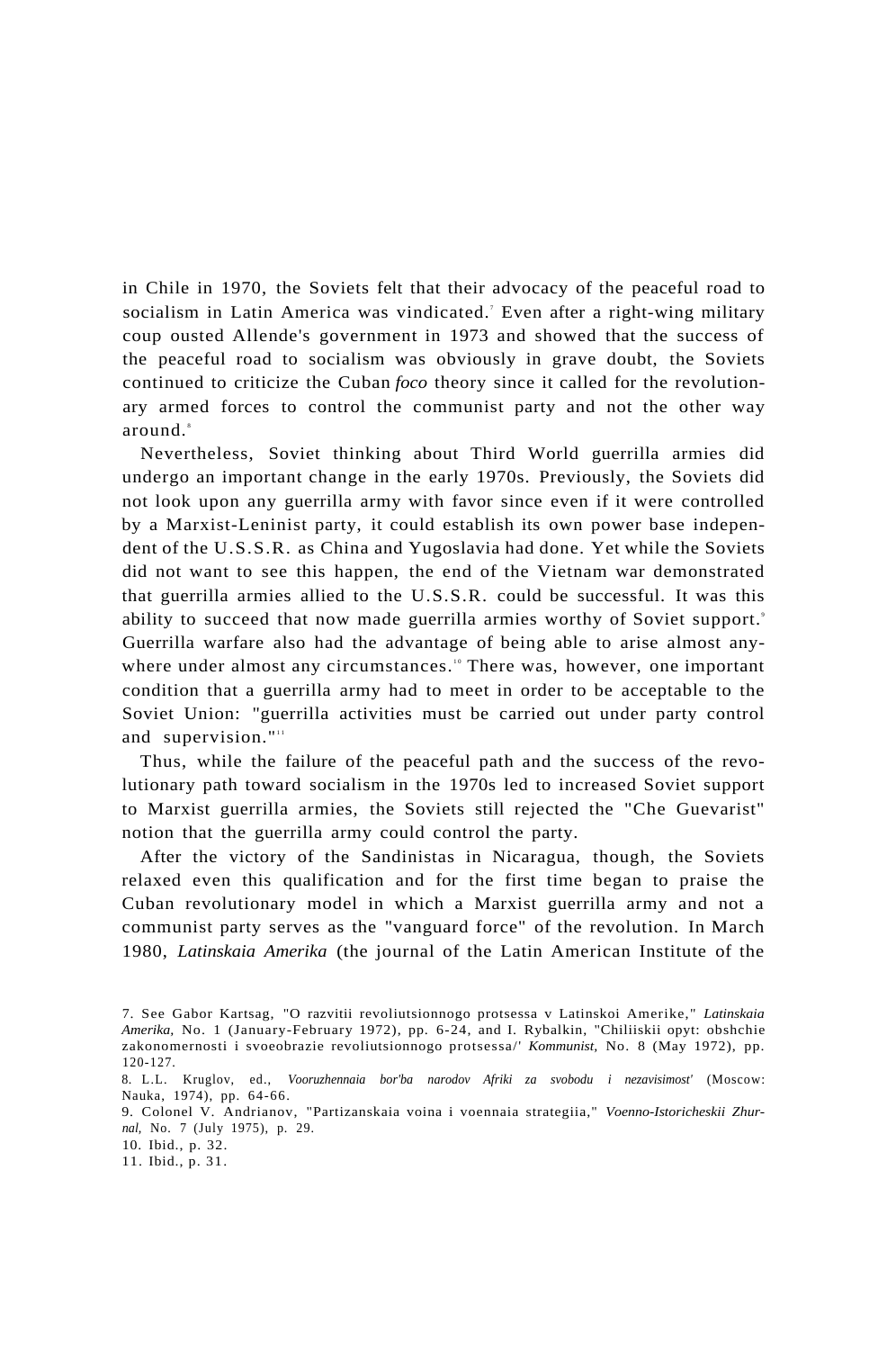U.S.S.R. Academy of Sciences) gave a highly favorable review of this type of revolution. S.A. Mikoian, the editor, concluded in an article expressing the consensus of participants in a discussion on Central America, "As yet only the armed path has led to the victory of revolutions in Latin America. And the Nicaraguan experience affirms what had been considered refuted by some after the death of Che Guevara and the defeat of a number of other guerrilla movements."<sup>12</sup> The Soviets also saw that the success of the Nicaraguan revolution enhanced the prospects for similar Cuban-style revolutions in other Central American nations such as El Salvador, Guatemala, and Honduras. Mikoian noted, however, that the Cuban model was not the only armed path to socialism and that what might be a vanguard force at one point in time might also become a reactionary force at a later point.<sup>13</sup> This was an admonition that the Marxist guerrilla army must form and surrender authority to a communist party soon after coming to power to prevent the army from eroding socialist gains (the Sandinistas have so far failed to take this step). Thus, there was a note of caution even in this most favorable Soviet assessment yet of the Cuban model of revolution.

It is interesting to note that at the present time the Soviets have come to accept almost completely the Cuban theory of revolution over which Moscow and Havana exchanged bitter polemics in the 1960s. There is still some area for potential disagreement to arise on this question—the point in time when the Marxist guerrilla army surrenders power to a communist party—but the Cubans have remained relatively silent about ideological differences with the Soviets since the late 1960s. The Cubans must feel gratified that the Soviets have come so far in accepting their view of revolution after condemning it so strongly earlier. Thus, it is not likely that Soviet-Cuban relations will deteriorate over differing views on how Marxist revolutions should come about in the Third World since their differences have become fewer and fewer with the passage of time.

#### *Foreign Policies*

Since the late 1960s, the Soviets and the Cubans have ceased their polemics over ideology, but there have nevertheless been important differences in

<sup>12.</sup> S.A. Mikoian, "Ob osobennostiakh revoliutsii v Nikaragua i ee urokakh s tochki zreniia teorii i praktiki osvoboditernogo dvizheniia," *Latinskaia Amerika,* No. 3 (March 1980), p. 35. 13. Ibid., pp. 35-37. See also Katz, pp. 81-82, 106.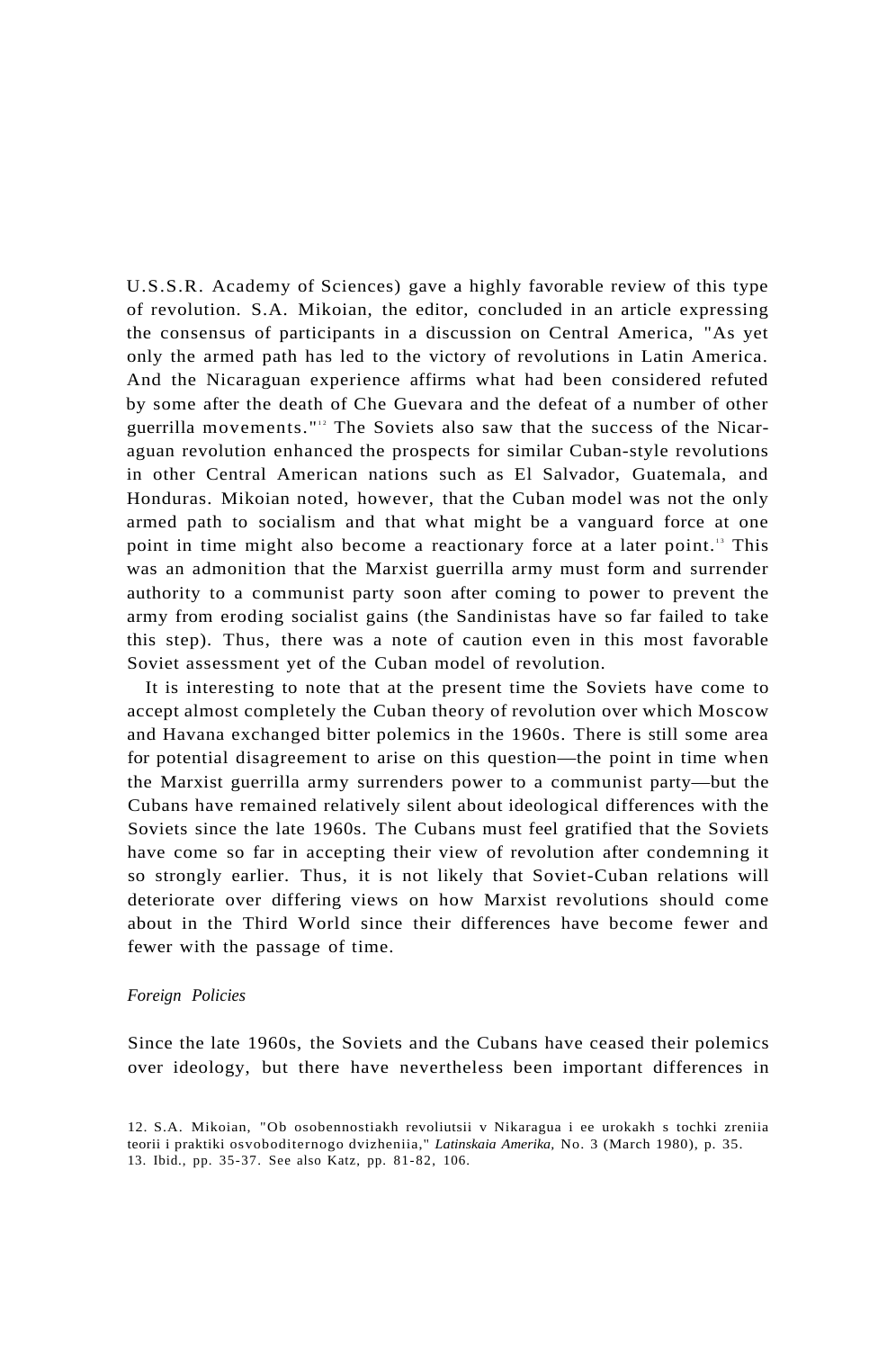their foreign policies. Up to now, the two countries have not allowed those differences to significantly harm their relations, but they are worth examining to elucidate the different principles of their foreign policies. Soviet and Cuban foreign policies since 1970 toward Africa, Latin America, Europe, Asia, and the U.S. will be examined briefly to see where the two nations have agreed, where they have disagreed, and how they have handled their disagreements.

# **AFRICA**

Although Cuban troops had fought with Algeria against Morocco in 1963 and with Syria against Israel in 1973, Angola was the first instance in which Cuban military intervention took place on a large scale.<sup>14</sup> Once Portugal announced that it would leave Angola by November 1975, the war among the three guerrilla groups (MPLA, UNITA, and FNLA) heated up, South Africa intervened, and the Cuban military commitment rapidly grew to a high of 36,000 troops.<sup>15</sup> The Soviets did not send combat troops to fight the MPLA's opponents as Cuba did, but Soviet assistance was crucial in supplying both Cuba and the MPLA with weapons and in rapidly transporting large numbers of troops from Cuba to Angola in time to prevent the defeat of the MPLA. The Soviets have praised effusively the key role played by Cuba in establishing a Marxist government in Angola.<sup>16</sup>

In May 1977, however, a serious difference between Soviet and Cuban foreign policies toward Angola apparently did emerge. A coup attempt was made against President Neto by the pro-Soviet, black nationalist Alves group. Events surrounding the coup attempt are not fully known; the Soviets either actively assisted the Alves group or else they merely had foreknowledge of the attempt and did not warn Neto of it. When the coup attempt was made, Cuban troops intervened on Neto's behalf to crush it.<sup>17</sup> The Soviets and

<sup>14.</sup> See William J. Durch, "The Cuban Military in Africa and the Middle East: From Algeria to Angola/' *Studies in Comparative Communism,* Vol. 9, No. 1-2 (Spring-Summer 1978), pp. 34-74. 15. Merritt Robbins, "The Soviet-Cuban Relationship," in Roger E. Kanet, ed., *Soviet Foreign Policy in the 1980s* (New York: Praeger, 1982), p. 158. Castro himself claimed this figure of 36,000; Western analysts put the number at 20,000.

<sup>16.</sup> Major General M. Iasiukov, "Mirovaia sistema sotsializma—istoricheskkoe zavoevanie mezhdunarodnogo rabochego klassa," *Kommunist Vooruzhennykh Sil,* No. 24 (December 1977), p. 68, and Colonel G. Malinovskii, "Natsional'no-osvoboditel'noe dvizhenie na sovremennom etape," *Kommunist Vooruzhennykh Sil,* No. 24 (December 1979), p. 33. See also Jiri Valenta, "The Soviet-Cuban Intervention in Angola, 1975," *Studies in Comparative Communism,* Vol. 9, No. 1- 2 (Spring and Summer 1978), pp. 3-33.

<sup>17.</sup> William M. LeoGrande, "Cuban-Soviet Relations and Cuban Policy in Africa," *Cuban Studies/ Estudios Cubanos,* Vol. 10, No. 1 (January 1980), pp. 16-17.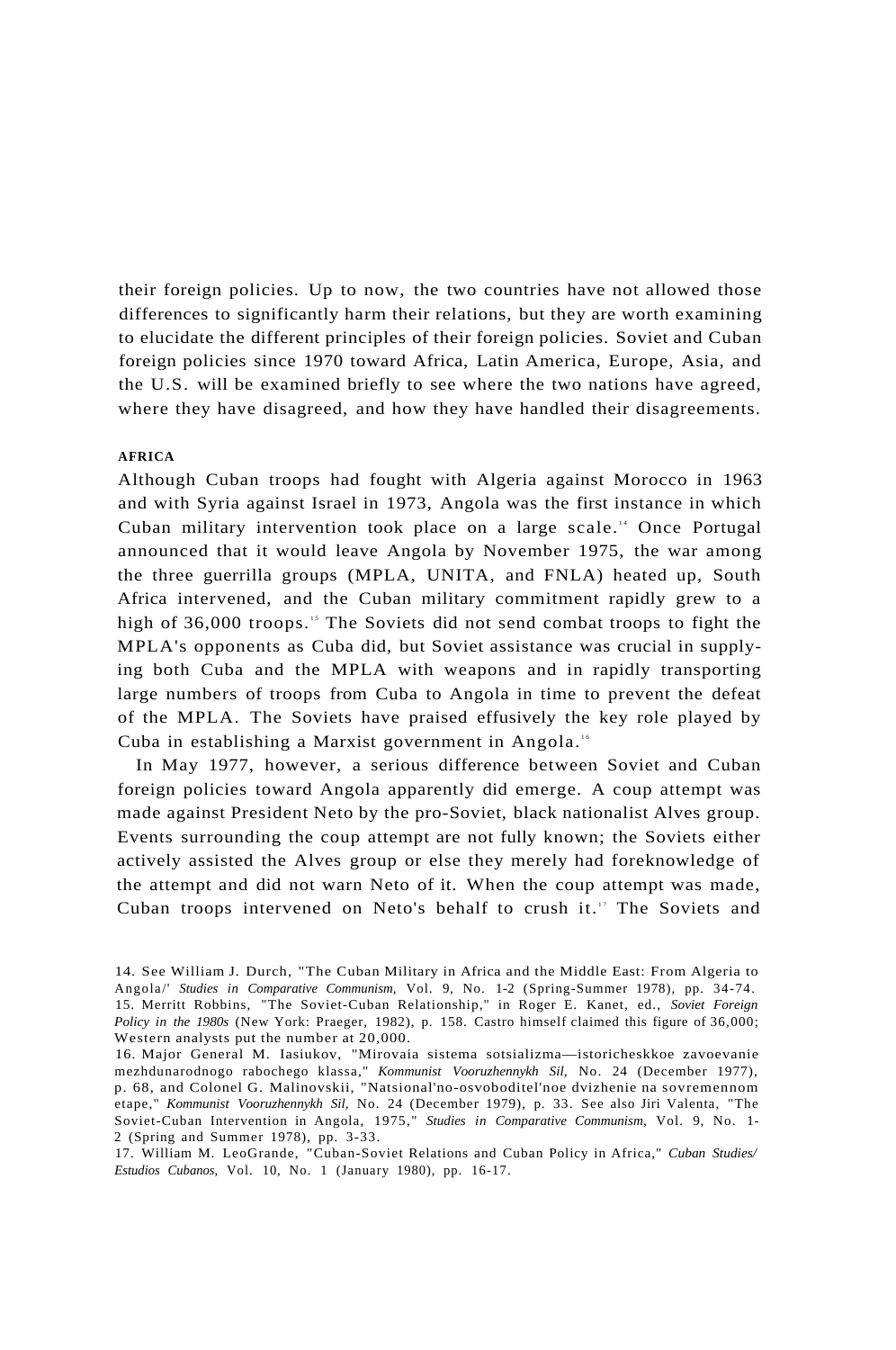Cubans, thus, supported opposite sides in this case, if these reports are accurate. Yet even if such a serious Soviet-Cuban difference did occur, the two governments did not allow the incident to affect their broader relations. The U.S.S.R. has continued to support the MPLA government headed first by Neto, and after his death, by dos Santos.

In the late 1970s, UNITA recovered strength and extended its control to a large area of southern Angola. The Cuban troop commitment to Angola, which had fallen to  $12,000$ , was raised to  $19,000$ .<sup>18</sup> Up to now, the Sovietsupported Cuban and MPLA troops have been unable to defeat UNITA. In addition, South African incursions into Angola have continued. The level of casualties and the economic burden that this protracted conflict has inflicted on Cuba have led to some domestic dissatisfaction with the war in Cuba.<sup>19</sup> While the Cuban government is unhappy that it has been unable to end the conflict in Angola, Castro has shown no sign of withdrawing his forces in order to halt the loss of Cuban lives and money there. The goal of protecting the MPLA is one that the U.S.S.R. and Cuba have decided to continue pursuing since neither wishes to see the fall of the Marxist government in Luanda which they both had been instrumental in establishing.

Soviet and Cuban foreign policies toward the conflict in the Horn of Africa began in a more coordinated fashion than did their policies toward Angola, but they have ended by following a somewhat more divergent course. Both the U.S.S.R. and Cuba were strongly allied to Somalia in 1974 at the time of the Marxist revolution in Ethiopia. Both immediately moved to establish military ties with the new revolutionary government. When conflict over the Ogaden threatened to escalate in early 1977, both Castro and then Soviet President Podgorny flew to the region and attempted to find a peaceful solution. When Somalia invaded Ethiopia in the spring of 1977, both the Soviet Union and Cuba sided with Ethiopia (Somalia then abrogated its Treaty of Friendship and Cooperation with the U.S.S.R., expelled Soviet and Cuban military personnel, and turned to the West for assistance). While the Cubans had maintained operational command of their own forces in Angola, the Soviets had overall command of Cuban troops in the Ogaden campaign,

<sup>18.</sup> Robbins, "Soviet-Cuban Relationship," p. 159, and *The Military Balance 1981-1982* (London: IISS, 1981), p. 96. By July 1982, this was reduced to 18,000; see *The Military Balance 1982-1983*  (London: IISS, 1982), p. 103.

<sup>19.</sup> Jorge I. Dominguez, *Cuba: Order and Revolution* (Cambridge, Mass.: Harvard University Press, 1978), p. 355.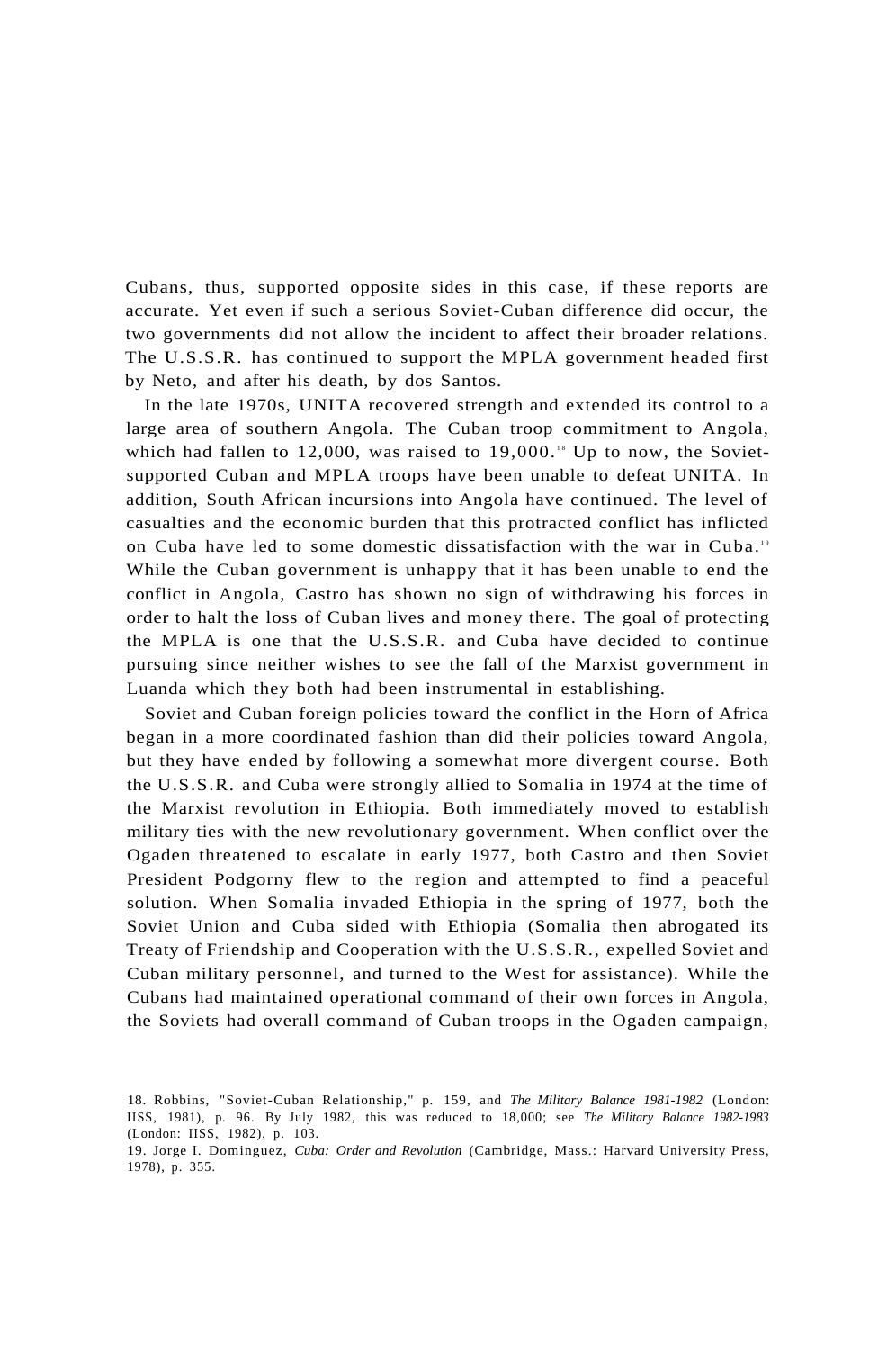allowing a much more highly coordinated military effort.<sup>20</sup> In 1982, there were 13,000 Cuban troops and 1,350 Soviet advisers in Ethiopia.<sup>21</sup>

Yet while the U.S.S.R. and Cuba combined effectively to help Ethiopia against Somalia, their policies toward the conflict in Eritrea differed markedly. Both the Soviets and the Cubans had given political and some military support to Eritrean Marxists when Haile Selassie was in power. The new Ethiopian Marxist government decided to continue to hold Eritrea; after it had driven Somalia out of the Ogaden, it launched a military campaign to defeat the Eritrean guerrillas.<sup>22</sup>

The Soviets quickly shifted their support from the Marxists in Eritrea to the Marxists in Ethiopia and provided Addis Ababa with Soviet arms and advisers to defeat the guerrillas. Cuban aid to its former Eritrean allies also ended, but Castro was unwilling to send Cuban troops or provide military assistance for Ethiopian operations in Eritrea. Despite Soviet and Ethiopian insistence on a military solution, Castro called for "just political solutions'' to the Eritrean problem.<sup>23</sup> Unlike the Soviets, Castro was sensitive to Third World criticism that the Eritreans were fighting a just war at a time when Castro was striving to be accepted as a leader of the Non-Aligned Movement. (The Ethiopian campaign against Somalia did not give rise to such criticism since Somalia had disregarded the consensus among African states that borders created by the European colonial powers should be accepted; Ethiopia's annexation of Eritrea in 1962, on the other hand, has never been regarded as legitimate, especially by the Arab nations.) Castro has yet to spell out, however, what the elements of a just political solution to the Eritrean conflict should be.

Nevertheless, the Cuban decision not to join the Soviet-Ethiopian effort to defeat the Eritrean guerrillas shows that an important policy difference exists between Moscow and Havana. However, the Soviets and the Cubans have avoided criticizing each other and have even refrained from publicly acknowledging that they possess different views on this issue. Further, although Cuba is not giving military support to the Ethiopian effort in Eritrea,

<sup>20.</sup> Jiri Valenta, "The Soviet-Cuban Alliance in Africa and the Caribbean," *The World Today,*  Vol. 37, No. 2 (February 1981), p. 48.

<sup>21.</sup> *The Military Balance 1982-1983,* pp. 17, 103.

<sup>22.</sup> See Nelson P. Valdes, "Cuban Foreign Policy in the Horn of Africa," *Cuban Studies/Estudios Cubanos,* Vol. 10, No. 1 (January 1980), pp. 63-75, and Tekie Fessehatizon, "Comment: One Eritrean View," *Cuban Studies/Estudios Cubanos,* Vol. 10, No. 1 (January 1980), pp. 80-85.

<sup>23. &</sup>quot;Text of Castro Rally Speech" (Havana Domestic Service, April 26, 1978), in *FBIS: Latin America Daily Report,* April 27, 19/8, p. Q4.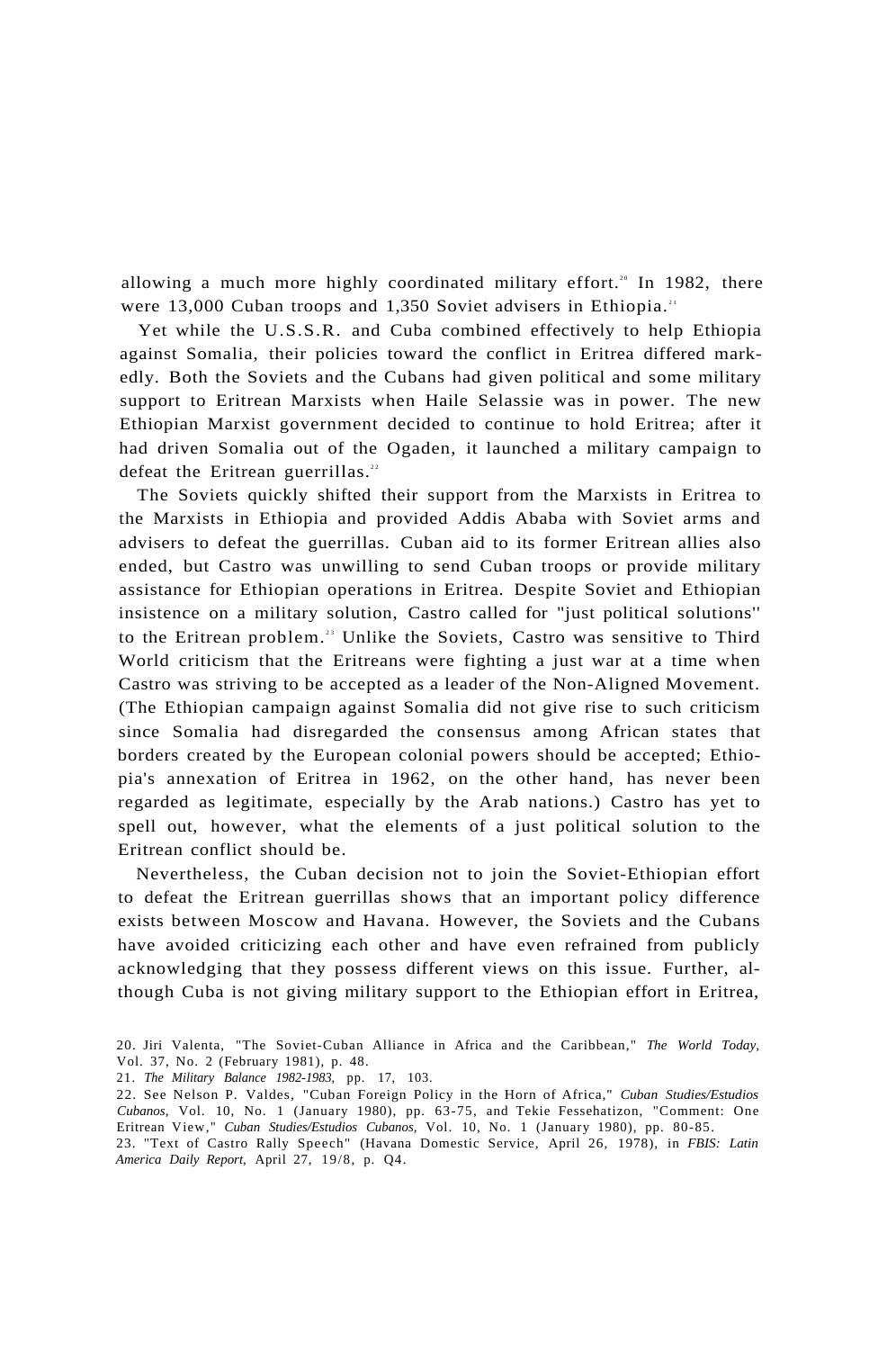it is not undercutting the Ethiopians by supporting the Eritreans either (as the Eritreans have angrily pointed out).

Soviet and Cuban foreign policies toward the rest of Africa are basically similar. Both oppose South Africa and support SWAPO's effort to liberate Namibia. Neither wishes to see a peaceful settlement to the Namibian conflict for fear that independent Namibia would dissociate itself from them as Zimbabwe did after a negotiated settlement in that country. The U.S.S.R. and Cuba also support POLISARIO in its struggle against Morocco for the Western Sahara. They also have varying degrees of warm relations with Libya, Mozambique, and other "progressive" states (such as Algeria, Guinea, Benin, Congo, Ghana, Tanzania, and others) and cooler relations with more conservative ones (such as Kenya, Zaire, Nigeria, and Senegal). Soviet and Cuban foreign policies are thus for the most part mutually supportive in Africa.

#### **LATIN AMERICA**

Soviet and Cuban foreign policies have also become increasingly complementary in Latin America. The U.S.S.R. has joined Cuba in declaring that the Sandinist victory in Nicaragua is a "correct" revolutionary model for other Central American nations. The Soviets have supported the violent path to revolution in El Salvador and have called for the unification of the revolutionary forces in Guatemala.<sup>24</sup>

Yet even though the Soviets have become more supportive of Marxist insurgents in Central America, they have also attempted to build friendly relations with existing governments in the rest of Latin America. Both the U.S.S.R. and Cuba have worked to improve their ties with the major Latin American nations—Mexico, Venezuela, Brazil, Argentina, and Peru. Their relations with Chile, however, have remained poor since 1973. The Cubans have lagged behind the Soviet Union in improving relations with Latin America as distrust lingers over Cuba's attempts to foster revolution in their countries in the late 1960s. Soviet and Cuban support to Argentina during the Falkland Islands crisis, however, has served to improve their image in Latin America substantially.

Soviet and Cuban foreign policies toward Latin America have evolved from conflicting positions in the 1960s to a fruitful compromise in the 1980s. In

<sup>24.</sup> See "Guatemalan Revolutionary Forces Need Unity" (Moscow in Spanish to Latin America, February 12, 1982), in *FBIS: Soviet Union Daily Report,* February 23, 1982, pp. K3-K4.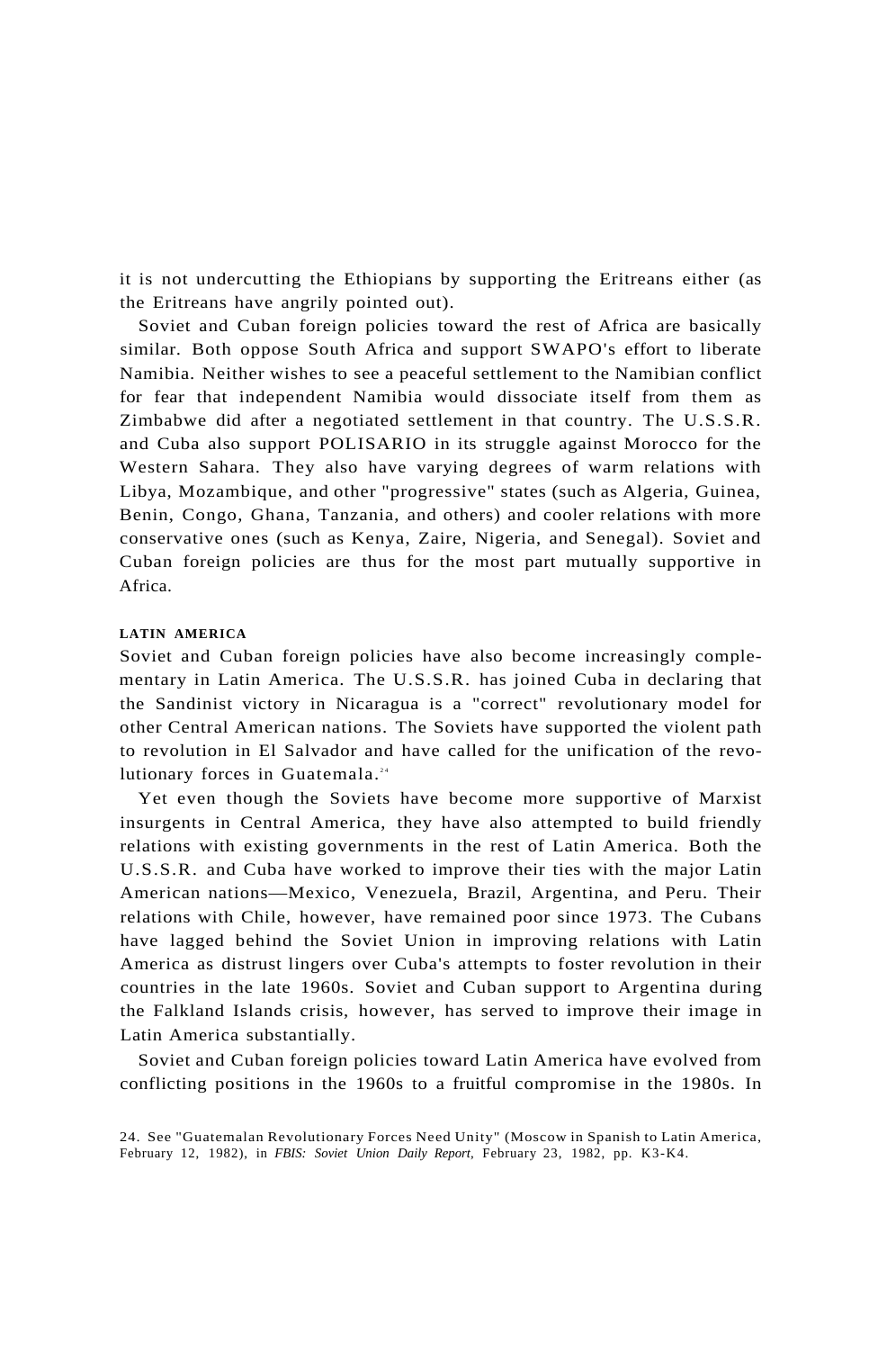those countries where Marxist revolution appears to have a good chance to succeed (such as El Salvador and Guatemala), the Soviets and the Cubans both support the armed path to socialism. However, in those nations where Marxist revolution seems to have little chance at success (most of the rest of Latin America), both Moscow and Havana try to establish friendly ties with the existing governments. There are certain very conservative governments (as in Chile) with which the Soviets and Cubans do not wish to establish good relations; nevertheless, Moscow and Havana do not attempt to foster revolution in them if the chance for success is poor. Provided that their support of revolution in Central America does not stir up Latin American fears that Moscow and Havana will seek to encourage revolution in their countries, this more cooperative Soviet-Cuban approach to Latin America js well suited to maximize their joint interests throughout the region.

#### **EUROPE AND ASIA**

In other parts of the world, though, Soviet and Cuban foreign policies do not always serve both their interests. Cuba does agree with Soviet efforts to improve relations with Western Europe, isolate China, support Vietnam's foreign policy in Southeast Asia, and assist the radical Arab states against both the moderate Arabs and Israel. However, Cuba has been reticent in its support of the Soviet invasion of Czechoslovakia and Afghanistan and of the imposition of martial law in Poland. Cuba has given only a perfunctory endorsement of these actions, indicating less than total Cuban support of them.<sup>25</sup> Yet while Cuban discomfort with these actions was plain, Cuba nevertheless did endorse them.

Cuba has been reticent about these heavy-handed Soviet moves in part because they put Cuba on the defensive in the Non-Aligned Movement. These Soviet policies make it more difficult for Cuba to argue that the U.S.S.R. is the natural ally of the Non-Aligned Movement, especially when other leading members like Yugoslavia strongly criticize such moves. Soviet actions in Eastern Europe, though, are distant from the vital concerns of both Cuba and virtually all of the Third World (perhaps the only Non-Aligned member which is vitally concerned with Eastern Europe is Yugoslavia). What

<sup>25.</sup> Castro admitted that "not the slightest trace of legality exists" for the Soviet invasion of Czechoslovakia; see Robbins, "Soviet-Cuban Relationship," 148. For Cuban reservations about the Soviet invasion of Afghanistan and the declaration of martial law in Poland, see Robert Rand, "Seweryn Bialer on Cuba, *the* United States, and the USSR, " *Radio Liberty Research* RL183/ 82 (April 30, 1982), pp. 2-3.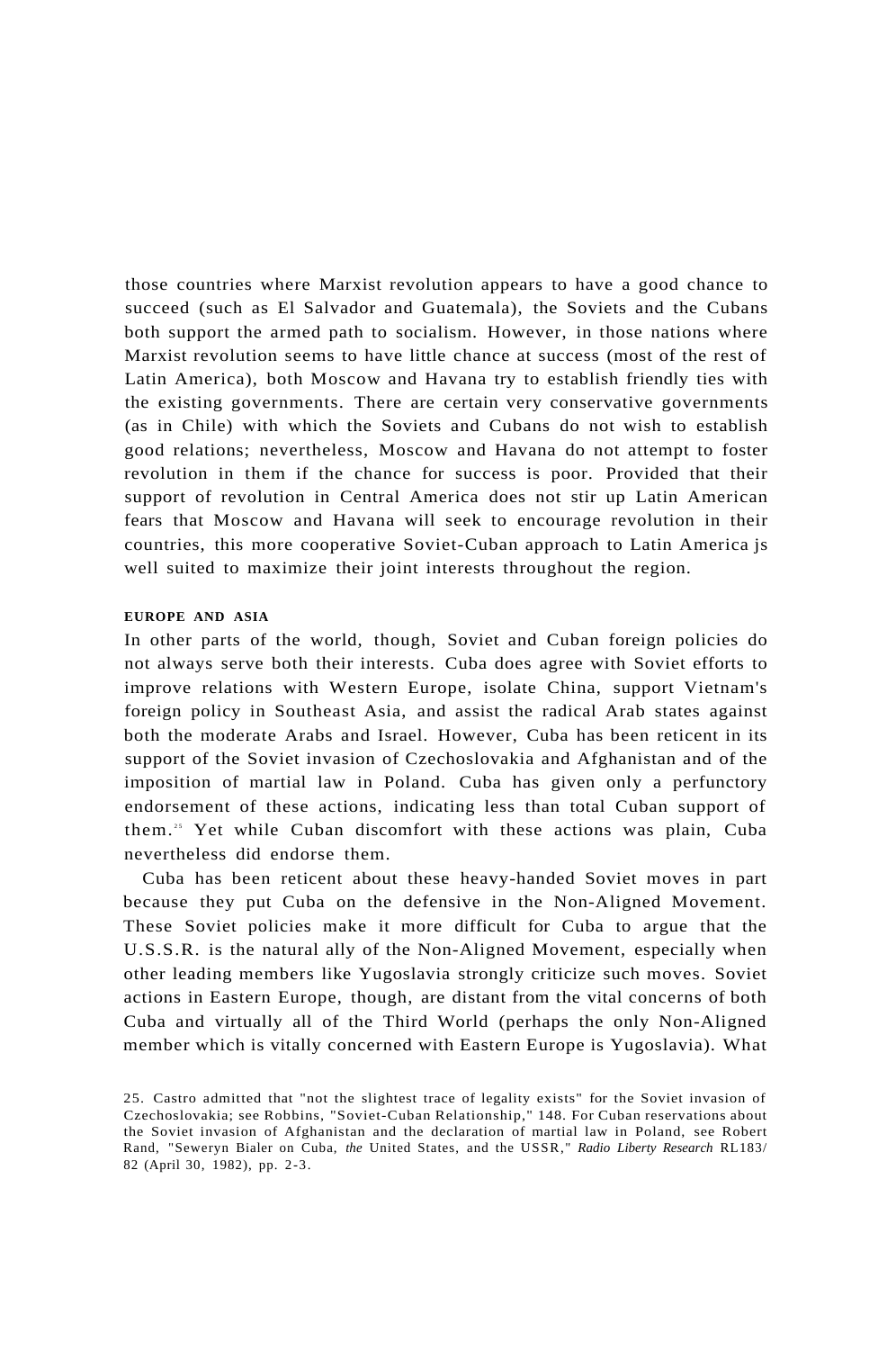the Soviets and their allies have done in Eastern Europe, then, has not embarrassed Cuba much. Afghanistan, however, is a different matter since nearly all Third World nations—especially Moslem ones—strongly object to the Soviet invasion of that country.

## **THE UNITED STATES**

Cuban-American relations have for the most part been poor since Castro came to power, but recently he has given some indication of wanting to improve ties with Washington.<sup>26</sup> It is not clear how friendly he would like Cuba's relationship with America to become. However, it appears there are limits to which Cuba itself wishes to foster Cuban-American rapprochement. Although Castro has indicated his willingness to discuss with the U.S. the role of Cuban armed forces in Angola, he reiterated in a speech July 26, 1982 his opposition to a link between Namibia's independence and the withdrawal of Cuban troops. Instead, he insisted that Cuban troops would only leave on the basis of a bilateral decision by Havana and Luanda, and even then Cuban troops would withdraw "gradually" after South African forces had withdrawn from Namibia "to the other side of the Orange River, and when there is no longer a foreign threat to the Luanda government."<sup>27</sup> In other words, as long as the MPLA feels threatened by any opposition (even internal opposition such as UNITA which both Luanda and Havana see as foreign inspired), Cuban troops will remain in Angola.

This example points to a larger theme in Cuban foreign policy that would tend to limit cooperation with the U.S. Even aside from Soviet encourage-

<sup>26.</sup> Castro was unusually moderate in his treatment of the U.S. in his July 26, 1982 speech; see "Castro Addresses Anniversary Rally in Bayamo" (Havana Domestic Service, July 26, 1982), in *FBIS: Latin America Daily Report,* July 27, 1982, pp. Q1-Q18. See also Richard M. Weintraub, "U.S. Passed Up Overtures by Cuba," *The Washington Post,* September 9, 1982, pp. Al , A19; and Rand, "Seweryn Bialer," p. 2.

Although Moscow and Havana have not publicly stated their differing views on how far they would like to see Cuban-American relations progress, these were hinted at in their varying reactions to the Reagan Administration's proposals to improve U.S. relations with Nicaragua. Moscow heavily criticized the U.S. proposals, but Havana remained silent about them. Perhaps this was because both the Soviets and the Cubans saw these proposals as a viable basis for the improvement in U.S.-Nicaraguan relations which the U.S.S.R. wanted to prevent but which Cuba saw as useful for Nicaragua and, by implication, for itself. See Nikolay Chigir, "Rejection of Proposals" (TASS in English, March 16, 1982) in *FBIS: Soviet Union Daily Report,* March 17, 1982, pp. K4-K5; "U.S. Stand on Negotiations" (Havana Domestic TV Service, March 18, 1982), in *FBIS: Latin America Daily Report,* March 18, 1982, p. Q2; and "Castro Meets with Castaneda, Reiterates Stand" (Havana Domestic Service, March 22, 1982), in *FBIS: Latin America Daily Report,*  March 23, 1982, p. Q1.

<sup>27. &</sup>quot;Castro Addresses Anniversary Rally in Bayamo," p. Q-17.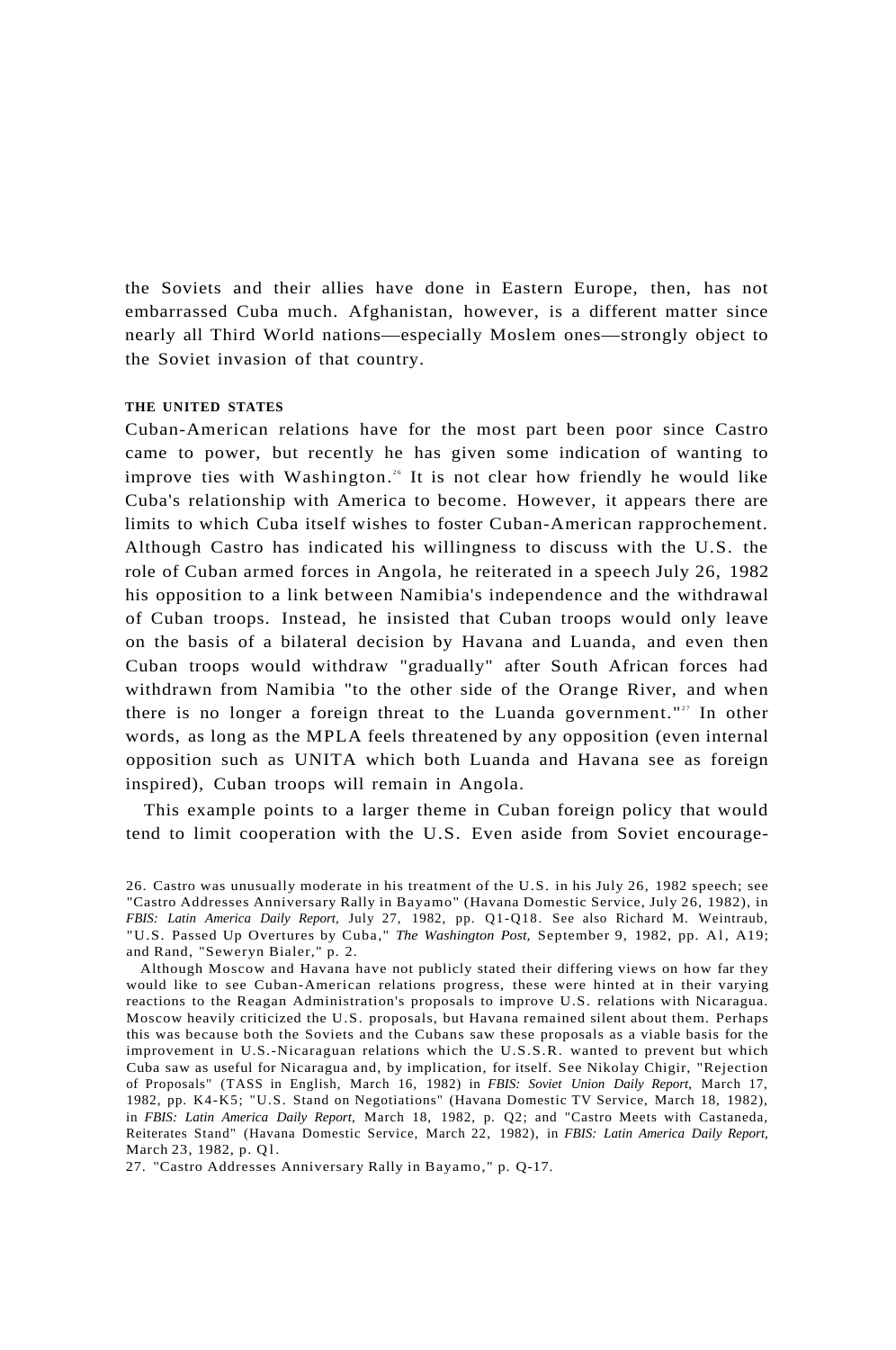ment to do so, it is Castro's desire to promote armed revolution in the Third World. While Cuba no longer attempts to instigate revolution where conditions for it are not ripe as it did in the 1960s, Cuba often becomes involved militarily in countries where Marxist guerrillas appear to have a good chance to succeed. As the brief attempt at Cuban-American reconciliation in the mid-1970s demonstrated, Castro is not prepared to forgo military involvement in the Third World in exchange for American friendship. Indeed, since military intervention overseas puts a heavy drain on the Cuban economy in terms of manpower, rapprochement with the U.S. would allow Cuba to compensate somewhat for this loss through trade with the U.S. and through maintaining a more relaxed defense posture vis-a-vis the U.S. It appears that Castro desires improved Cuban-American relations partly as a means  $t$ facilitate Cuban military involvement in the Third World, and not as a tie that would obstruct it. However, so long as assisting Third World revolutionary movements remains a more important foreign policy to Castro than improving relations with the U.S., and the U.S. refuses to allow an improvement in bilateral relations because he pursues this policy, the Soviets can reasonably expect that Cuban-American relations will remain poor.

# **FOREIGN POLICY PRINCIPLES**

While Cuban and Soviet foreign policies are broadly similar, there are important differences between them which indicate that they are based on somewhat differing principles. Soviet foreign policy's primary aim is to strengthen (and when possible, broaden) the system of Marxist-Leninist states under Soviet leadership. As it has in Afghanistan, the U.S.S.R. will go to extraordinary lengths to see that a pro-Soviet Marxist-Leninist regime does not fall from power. The Soviets view the nations of the Third World as their natural allies and they work hard to maintain friendly relations with these nations even if they are not all "progressive" (such as Argentina). Nevertheless, the Soviet commitment to the preservation and strengthening of the system of pro-Soviet Marxist-Leninist states takes precedence in Soviet foreign policy over the goal of having good relations with the Third World. The Soviets, then, will take actions in pursuit of their primary goal even if such actions worsen their relations with the Third World.

Cuban foreign policy also wishes to see both the strengthening and broadening of the system of pro-Soviet Marxist-Leninist states and the establishment of close Cuban ties with the Third World. Where Cuba differs from the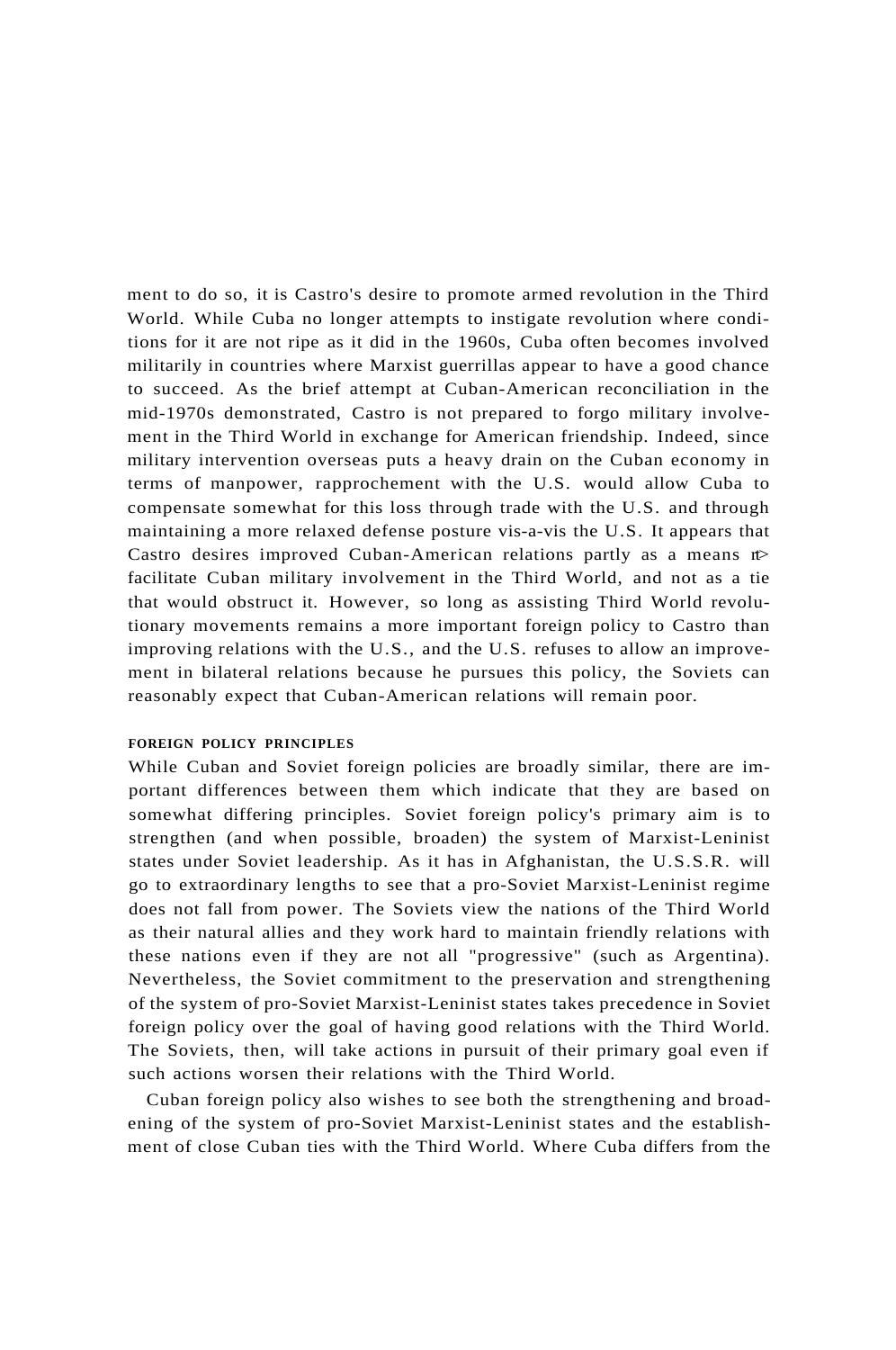U.S.S.R., however, is that Cuba sees each of these goals as having more or less equal priority. Cuba sees itself and wishes other Third World nations to see it as a leader of the Non-Aligned Movement. Since one of the Movement's goals is that Third World nations should not be dominated either by the U.S. or the U.S.S.R., Soviet actions that the majority of Third World nations object to can hurt Cuba's position. If the U.S.S.R. invades other Third World nations as it did Afghanistan or pursues other policies which Third World nations seriously object to, one result may well be that the Soviets force Cuba into the position of choosing between continuing its support of Soviet foreign policy and retaining its leadership position in the Non-Aligned Movement. This is a choice that Castro would find very difficult to make as he depends heavily on Soviet support but also values his image as a revolutionary and anti-imperialist Third World leader.

These differing emphases in Soviet and Cuban foreign policies show that serious differences between Moscow and Havana are *possible*—though not that they are *actual.* Soviet and Cuban foreign policies have since the late 1960s served mainly to support each other. While Soviet foreign policy has sometimes made Cuba's position in the Non-Aligned Movement difficult, the differences that have occurred so far are not great enough for Cuba to make an issue of and jeopardize the diplomatic, economic, and military support that Cuba now receives from the U.S.S.R.

## *Bilateral Relations*

For Cuba, the most important aspect of the Soviet-Cuban relationship is Soviet policy toward Cuba itself. Soviet support of Castro in the early 1960s was crucial for the very survival of his regime. Although the U.S.S.R. does not play as direct a role in Cuba as it does in its East European satellites, Soviet support of both Cuba's economy and defense are extremely important in allowing Castro to pursue his internal and external policies.

## **THE ECONOMY**

Shortly after the U.S. reduced its import quota of Cuban sugar to zero, the U.S.S.R. agreed to purchase it instead. The complete embargo by the U.S. of all trade with Cuba was offset by large-scale Soviet economic assistance. Without the U.S.S.R., Castro could have neither prevented the Cuban economy from collapsing in the early 1960s nor maintained Cuban economic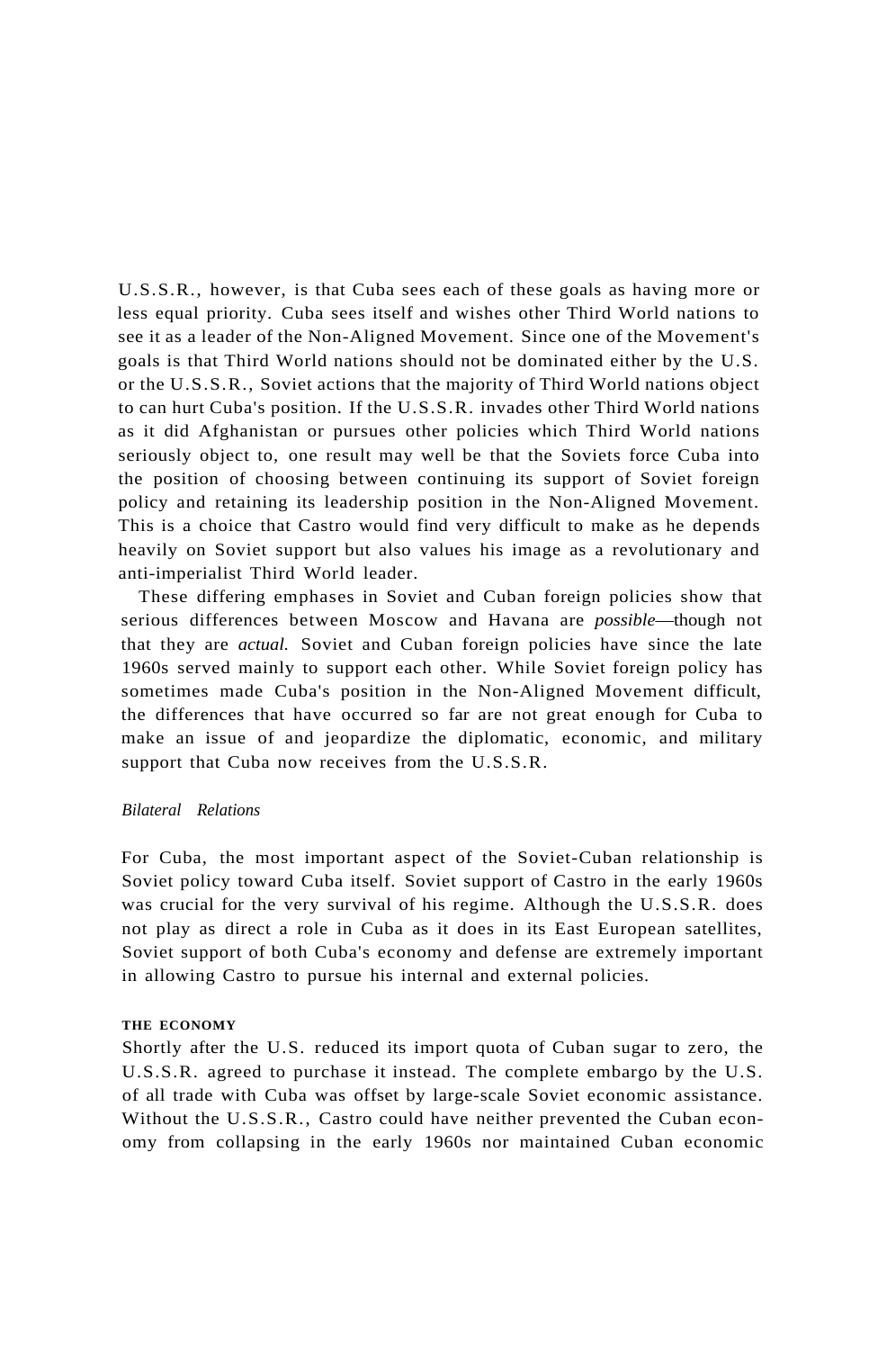independence from the U.S. up to the present. Cuba's economic independence from the U.S., however, has only been won at the cost of everincreasing economic dependence on the U.S.S.R.

In the 1960s, Cuba attempted to avoid dependence on the Soviet Union by developing a Cuban socialist economy independent of all other nations. Soviet and Czech efforts at fostering economic development on their models in the early 1960s were relatively unsuccessful. In addition, much of the industrial equipment that Cuba had purchased from the Soviet bloc was of very poor quality. The Soviets then advised the Cubans to concentrate on increasing their production of sugar instead of industrial development. Cuba could then exchange its sugar for Soviet and East European manufactured goods.

Castro and most of the governing elite opposed this model of development. Che Guevara criticized it as putting Cuba in the same dependent position vis-a-vis the U.S.S.R. as Cuba had been vis-a-vis the U.S. before the revolution. Following this path would serve Soviet interests, but not Cuban ones. Yet while Guevara foresaw clearly that Soviet involvement in the Cuban economy would lead to Cuban economic and political dependence on the Soviet Union, his proposals for making Cuba economically independent were less clear. Guevara's and the Cuban leadership's aim was to build a true communist society: material incentives were to be replaced by moral and revolutionary ones, money and trade were to be abolished, but industrial development was expected to take place rapidly.<sup>28</sup>

A minority within the Cuban leadership—primarily those who had been associated with the Cuban Communist Party before 1959 and had not served with Castro's guerrillas—criticized as Utopian the attempt to make Cuba economically independent of all nations. They believed that Cuban economic development would take place only if Cuba relied upon Soviet assistance, trade, and advice. In order for development to occur, material incentives for individuals and profits as a measure of success for enterprises would be necessary. This group became unpopular with Castro in the mid-1960s when Soviet-Cuban polemics reached their height and when Cuba was striving hardest to pursue an independent "revolutionary" path of development. The leaders of this group were arrested and expelled from the party in 1968; they

<sup>28.</sup> See Kosmas Tsokhas, "The Political Economy of Cuban Dependence on the Soviet Union/' *Theory and Society,* Vol. 9 (March 1980), pp. 331-339.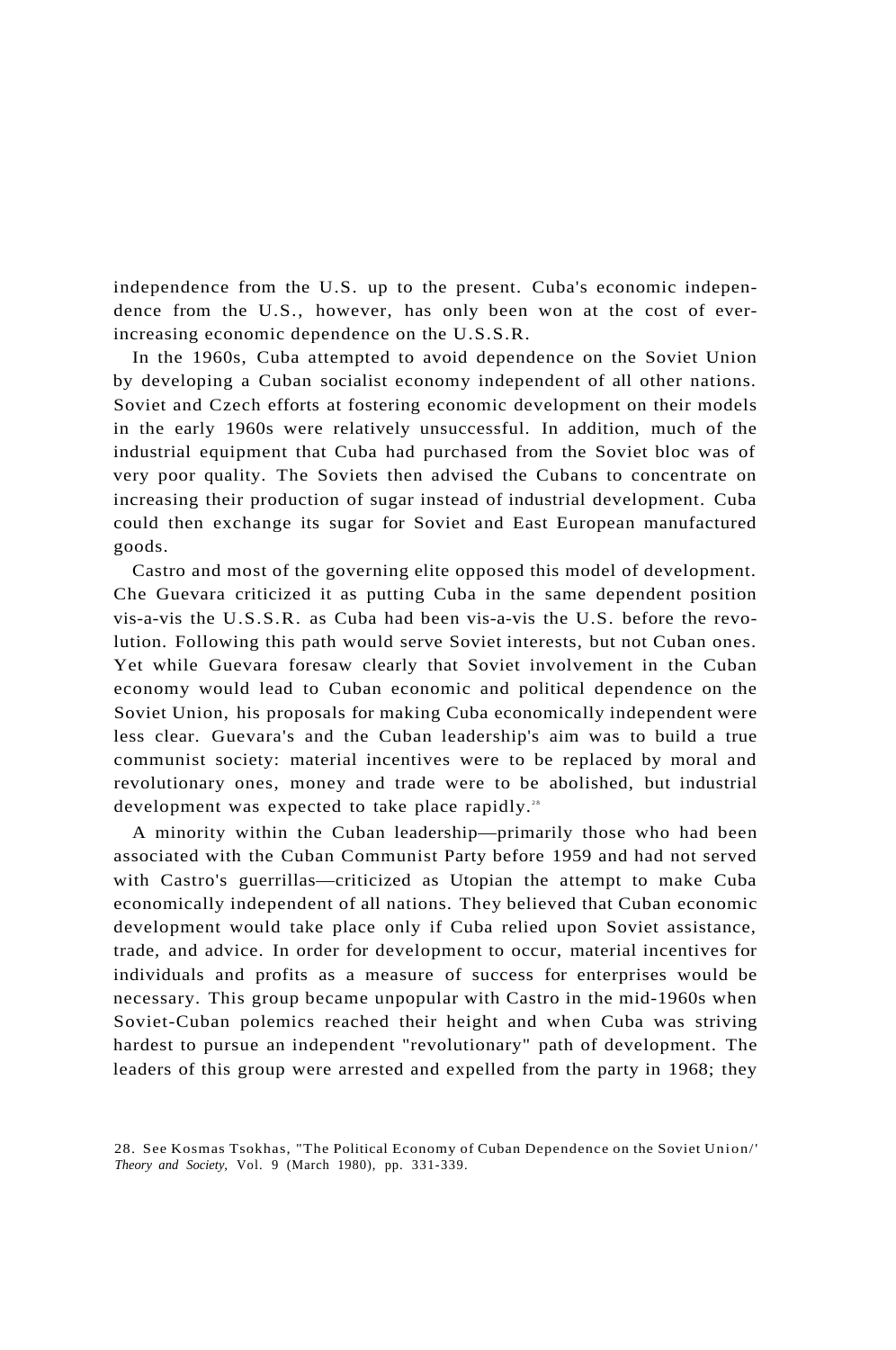were charged with forming a "micro-faction" that was loyal to the U.S.S.R. and not to  $Cuba.^{29}$ 

It was at this point that the Soviets became exasperated at spending large sums of money on Cuba while the Cuban government vociferously criticized the U.S.S.R/s ideological position on revolution in the Third World and its model of economic development. In 1968, the Soviets reduced shipments of oil to Cuba while at the same time announcing an increase in oil sales to non-Marxist Latin American nations.<sup>30</sup> Since Cuba was then (and is now) almost totally dependent on access to imported oil for its economy to function and since Cuba could not obtain the same quantity of oil from any other nation, Castro was faced with the choice of continuing his independent foreign and domestic policies at the price of economic collapse or of benefiting from Soviet trade and aid at the price of a substantial degree of Cuban economic and political dependence on the U.S.S.R. Castro chose the latter.

With Soviet-Cuban relations re-established on a more desirable basis as far as the U.S.S.R. was concerned, the Soviets renewed their economic assistance to the Castro regime. New economic agreements were signed in the early 1970s and the repayment of Cuba's mounting debt to the U.S.S.R. was rescheduled to begin in 1986.<sup>31</sup> Many of the pro-Soviet economists who were in disfavor in the 1960s found themselves back in office by the mid-1970s. The attempt to pursue an independent Cuban model of development was abandoned and Soviet methods were introduced instead. These included reliance on material incentives for both individuals and enterprises as well as structuring the Cuban economy to meet the needs of the Soviet bloc (Cuba joined COMECON in 1972).<sup>32</sup> By the mid-1970s, Cuba's economy was growing strong, thanks to a sharp increase in the world market price of sugar and to Cuba's close economic relationship with the Soviet Union.<sup>33</sup>

Recently, however, Cuba's economy has been stagnating. Jorge Dominguez has pointed out that this has been caused primarily by four factors: 1) the sharp decline in the world market price of sugar, 2) the recession in the Soviet economy which has limited the U.S.S.R.'s ability to aid Cuba, 3)

- 29. Ibid., p. 337, and Dominguez, *Cuba,* p. 162.
- 30. Dominguez, *Cuba,* p. 162.
- 31. Archibald R.M. Ritter, "The Cuban Revolution: A New Orientation," *Current History,* February 1978, p. 85.
- 32. Tsokhas, "Political Economy," pp. 339-345.
- 33. See Edward Gonzales, "Complexities of Cuban Foreign Policy," *Problems of Communism,* Vol.
- 26, No. 6 (November-December 1977), pp. 4-6.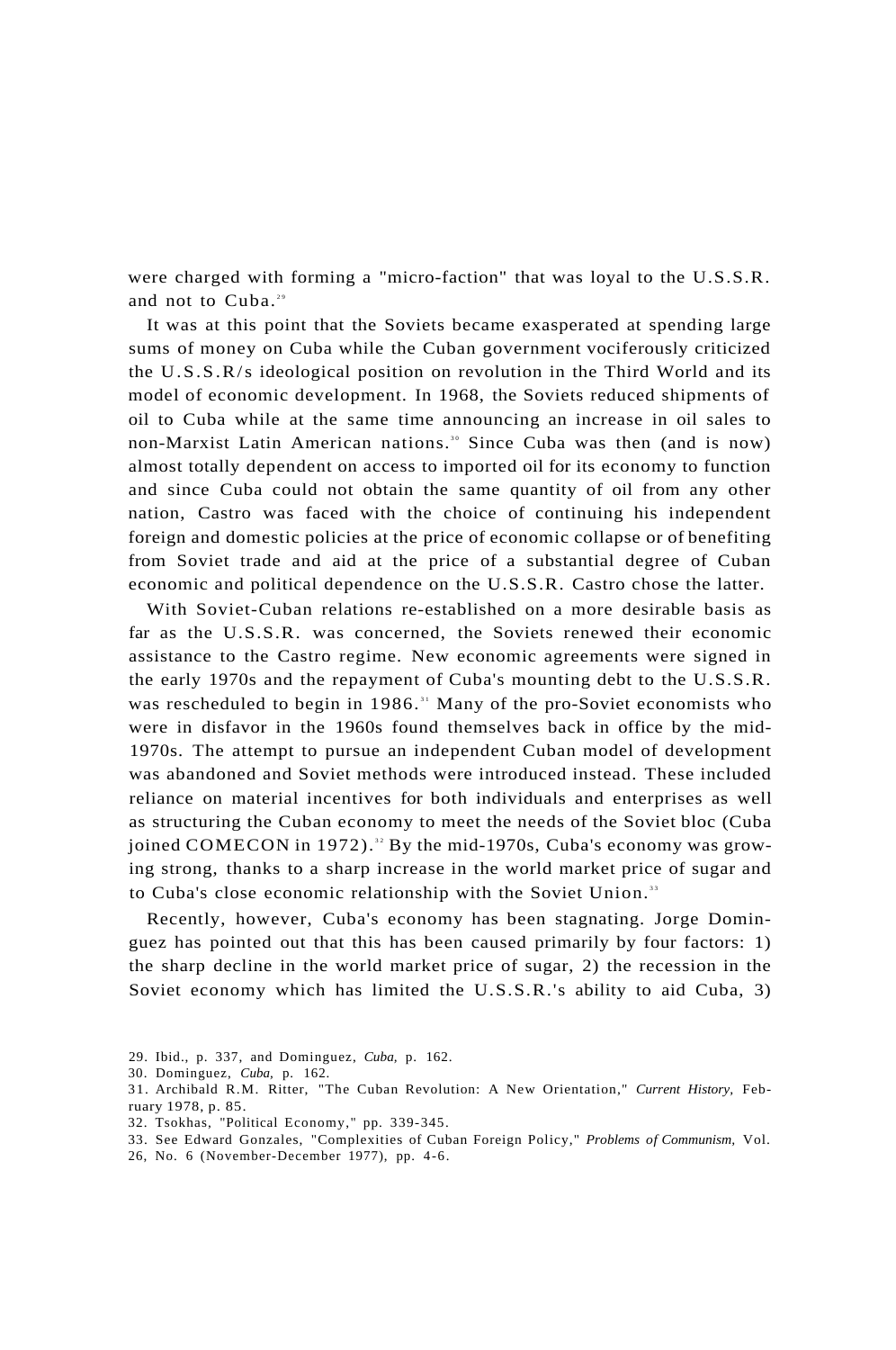continuing low levels of labor productivity, and 4) the opportunity costs of manpower used in Cuba's foreign military activities.<sup>34</sup> Thus, even though Cuba has sacrificed its economic independence to a substantial degree of Soviet control, economic development has not taken place as rapidly as Cuban leaders had hoped.

This situation might appear to provide an incentive for the Cuban leaders to loosen their economic ties with the U.S.S.R. and expand them with the West. There are, however, important reasons why they are both unwilling and unable to decrease their dependency on the U.S.S.R. With the exception of the U.S., Cuba does trade with Western countries and has even received economic assistance from some of them. However, since Cuba's hard currency receipts from capitalist countries are limited both by their demand for Cuban goods and the price of sugar (Cuba's main export), Cuba is unable to greatly expand its imports of Western goods. Cuba is also limited in what it can export to the West by its long-term trade agreements with the U.S.S.R. which call for large quantities of Cuban products to be sold to the Soviet bloc in return either for Soviet bloc goods or non-convertible currency. In order to escape from this situation, Cuba would have to drastically reorient its economy away from the Soviet bloc. Cuba will probably not seek to do this, though, since the Cuban economy is by now so deeply integrated into the Soviet economic system that Cuba would suffer severe economic dislocations as well as incur heavy investment costs over a long period of time if it attempted to redirect its economy toward trade with the West.<sup>35</sup> Finally, as Dominguez also pointed out, despite the economic disadvantages of Cuban economic dependence on the U.S.S.R., this relationship provides the Cuban leadership with an extremely important political advantage: Soviet economic assistance allows the Cuban government to maintain a high degree of control over Cuban society through centralization. Before the revolution, American and other Western direct investment in Cuba bypassed the Cuban government, making it difficult for the government to control Cuban society. Soviet economic involvement in Cuba, by contrast, is directed completely through the Cuban government, allowing the government to exercise maximum control over both enterprises and individuals.<sup>36</sup>

<sup>34.</sup> Jorge I. Dominguez, "Cuba in the 1980's," *Problems of Communism,* Vol. 30, No. 2 (March-April 1981), pp. 50-52.

<sup>35.</sup> For a recent description of Cuba's economic difficulties see "Mother Russia's Son," *The Economist,* June 19, 1982, pp. 95-96.

<sup>36.</sup> This point was made in Dominguez, *Cuba,* p. 159.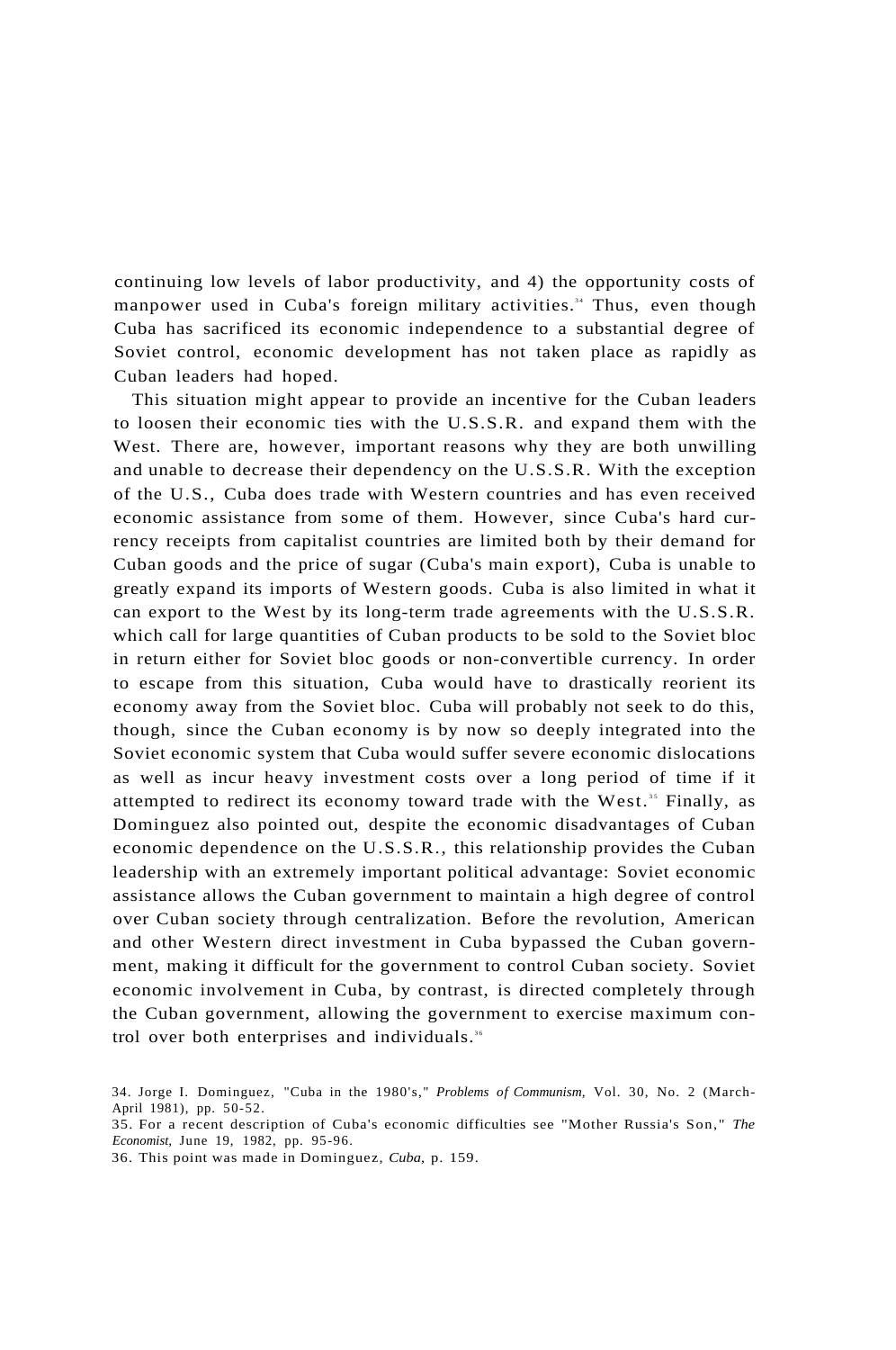The Castro government would probably seek to drastically reduce Cuban economic dependence on the U.S.S.R. only under one of the following conditions:

- —The world market price of sugar, nickel, or some other commodity Cuba possesses rises dramatically for a relatively long period of time so that it would be more profitable for Cuba to reorient its exports from East to West. Cuba would have to receive enough hard currency so that it could import from the West and Third World whatever Cuba needs for its economy to function (such as oil and machinery). Cuba's economic relations with communist nations would then be on the same basis as with noncommunist ones. However, close economic ties with the West would not necessarily influence Cuba to distance itself politically and militarily from the U.S.S.R., as Libya has shown.
- —The Soviet Union reduces its economic support to Cuba so drastically that Cuba will be forced to turn to the West. This might happen if a severe Soviet economic crisis occurred that would render the U.S.S.R. unable to continue supporting Cuba, or if the Soviet leadership became unhappy either with Castro or his successors. In either case, a cutoff in Soviet economic support to Cuba would probably result in severe strains in Soviet-Cuban political and military ties as well.

While both of these conditions are possible, they do not appear to be very likely. As long as Soviet-Cuban economic relations remain similar to what they have been from the early 1970s up to the present, neither the U.S.S.R. nor Cuba has any incentive to see them deteriorate.

#### **DEFENSE**

While Cuba attempted to limit Soviet involvement in its economy in the 1960s, Cuba has steadily sought to increase Soviet involvement in its defense from 1961 to the present. In neither effort has Castro been as successful as he had hoped. Although the U.S.S.R. has provided large amounts of military equipment to Cuba and has been instrumental in supporting Cuban forces in Africa, the Soviet commitment to defend Cuba remains ambiguous. Cuba is not a member of the Warsaw Pact and has not signed a bilateral defense treaty with the U.S.S.R. The Soviets' formal commitment to defend Cuba appears to be less than their commitment to defend newer Marxist regimes in Africa and Asia with which the U.S.S.R. has signed treaties of friendship and cooperation. Although the' Soviets have played a substantial role in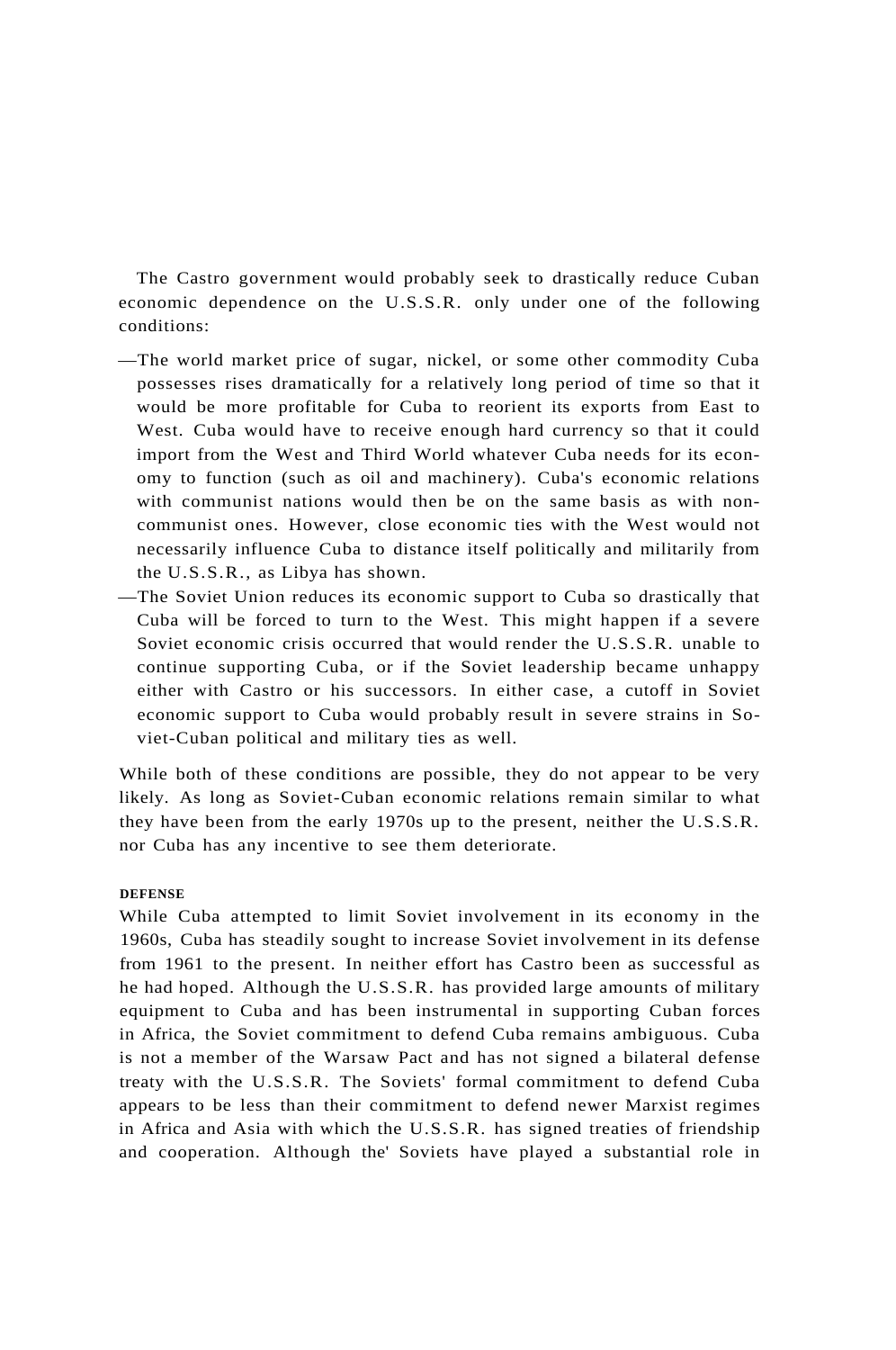Cuba's defense, Castro has constantly been disappointed that the U.S.S.R. would not state its military commitment to Cuba clearly, leaving him in doubt about the extent to which Cuba could rely on the U.S.S.R. if Cuba actually were attacked.

Cuban dissatisfaction with the Soviet military commitment first arose during the Cuban missile crisis of 1962. The U.S.S.R. had emplaced mediumrange ballistic missiles in Cuba, but when the Kennedy Administration imposed a naval blockade around Cuba and demanded that the U.S.S.R. remove the missiles, Khrushchev quickly backed down. The Soviets agreed to withdraw the missiles in exchange for an American pledge not to invade Cuba. While Khrushchev declared this pledge to be a victory for socialism, Castro later indicated that he did not regard the outcome of the crisis as such. What particularly irritated Castro was that the Soviets had failed to take any actions to defend Cuba against the U.S., but instead came to an agreement with Washington concerning Cuba's security without even consulting him." Similarly, in 1970 the U.S. warned the Soviets that it would not tolerate the basing of Soviet submarines with nuclear weapons in Cuba (particularly at the naval facility that the Soviets were constructing at Cienfuegos). The Soviets apparently agreed to keep Soviet SSBNs away from Cuba.<sup>38</sup> Once again, the Soviets had backed down in their military commitment to Cuba and had reached an agreement with the U.S. regarding Cuba without consulting Havana. More recently, Moscow and Havana have responded somewhat differently to American outcries about a Soviet combat brigade in Cuba in 1979 and about Soviet deliveries of advanced MiG fighters to Cuba on several occasions. The Soviets have insisted that their soldiers are there only on a training mission which does not threaten the U.S., and that the aircraft delivered are not offensive but defensive in nature. By contrast, the Cubans have emphasized that Cuba is an independent, sovereign nation that is free to enter into any military relationship it wants with the Soviets.<sup>39</sup>

39. On the Soviet brigade in Cuba see, "Komu i zachem eto ponadobilos?" *Pravda,* September 11, 1979, p. 1, and "Prensa Latina on U.S. Charge of Soviet Troops" (Reuter, September 6,

<sup>37.</sup> See Levesque, *USSR and the Cuban Revolution,* p. 44. See also Herbert S. Dinerstein, *The Making of a Missile Crisis: October 1962* (Baltimore: Johns Hopkins University Press, 1976).

<sup>38. &</sup>quot;Zaiavlenie TASS, " *Pravda,* October 14, 1970, p. 4. The Soviets were so concerned that the Cienfuegos incident not develop into another missile crisis that they issued this official TASS statement to deny that the U.S.S.R. had violated the 1962 accord and to reassure the U.S. that they would not do so in the future. The Cubans, on the other hand, made almost no mention of the incident.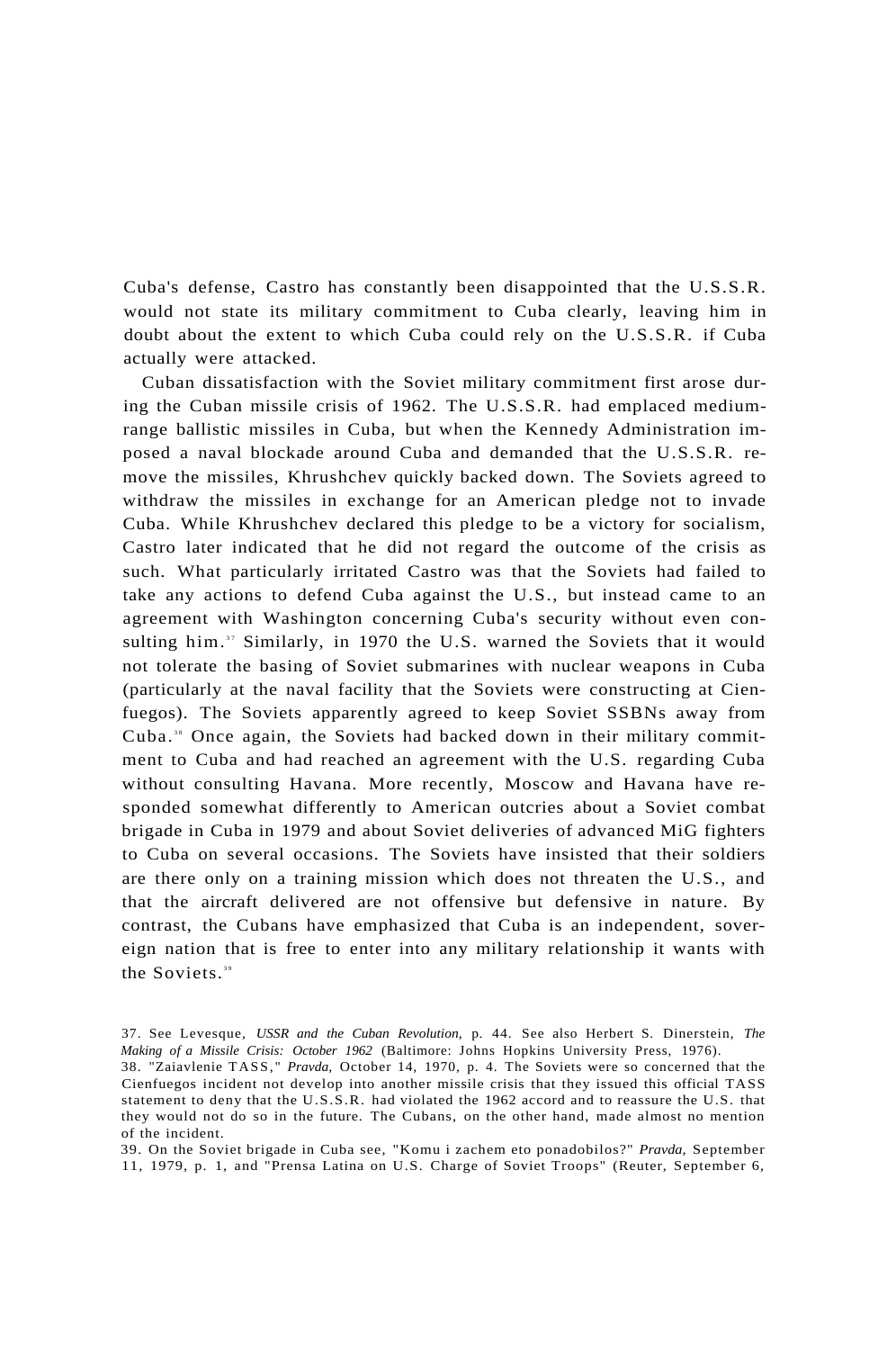Castro has attempted to elicit a forthright commitment from the Soviets to defend Cuba militarily if necessary, but these attempts have only resulted in demonstrating how vague the Soviet commitment really is. For example, in his speech to the 26th Communist Party of the Soviet Union Congress in February 1981, Castro referred to a Soviet guarantee against U.S. threats of military intervention against Cuba.<sup>40</sup> Brezhnev's speech to the Congress, however, omitted mention of any such guarantee to Cuba, though Brezhnev did assert the U.S.S.R/s right to help defend Angola, Ethiopia, and Afghanistan.<sup>4</sup> The strongest statement that Brezhnev has made recently about Cuba came in his speech to the Czechoslovak Communist Party Congress on April 7, 1981. Brezhnev described Cuba as an "inseparable part" of the socialist community.<sup>42</sup> This statement, however, made no mention of a Soviet military commitment to ensure that Cuba remained a part of the socialist community, and thus Castro could hardly be satisfied with it. Castro admitted that he expected little Soviet support in a crisis when he announced in a speech October 24, 1981 that Cubans "should learn not to expect anyone to defend us  $\ldots$  but first of all to defend ourselves."<sup>43</sup>

Nevertheless, while the Soviet military commitment to Cuba is not as strong as Castro would prefer it to be, the Soviets have not left Cuba to completely defend itself alone. Virtually all the Cuban armed forces' equipment comes from the U.S.S.R., including some advanced Soviet weapons systems. According to the International Institute for Strategic Studies, the Cuban air force in July 1982 included two squadrons of MiG-23 Flogger-Fs (ground attack aircraft) and one of MiG-23 Flogger-Es (the standard export version).<sup>44</sup> In 1982, Cuba began receiving the much more capable MiG-23

<sup>1979),</sup> in FBIS: Latin American Daily Report, September 6, 1979, p. Q1.'On the MiGs, see A. Petrov, "Puskaiut myrnye puzyri," *Pravda,* November 18, 1978, p. 5, and "Castro Addresses 10th WFTU Congress Opening" (Havana Domestic Service, February 10, 1982), in *FBIS: Latin America Daily Report,* February 12, 1982, p. Q14.

<sup>40. &</sup>quot;Speech by Cuban President Fidel Castro on 24 February 1981 to the 26th CPSU Congress in Moscow" (Havana Domestic Service, February 24, 1981), in *FBIS: Soviet Union Daily Report— Proceedings of the 26th CPSU Congress,* Vol. II, pp. 19-21.

<sup>41.</sup> Leonid Brezhnev, "Accountability Report of the CPSU Central Committee to the 26th CPSU Congress" (Moscow Domestic Service, February 23, 1981), in *FBIS: Soviet Union Daily Report— Proceedings of the 26th CPSU Congress,* Vol. I, p. 10. Brezhnev made little reference to Cuba in this speech.

<sup>42. &</sup>quot;Brezhnev Speech" (Moscow Domestic Service, April 7, 1981), in *FBIS: Soviet Union Daily Report,* April 7, 1981, p. F3.

<sup>43. &</sup>quot;Castro Speech" (Havana Domestic Service, October 25, 1981), in *FBIS: Latin America Daily Report,* October 27, 1981, p. Q13.

<sup>44.</sup> *The Military Balance 1982-1983,* p. 103.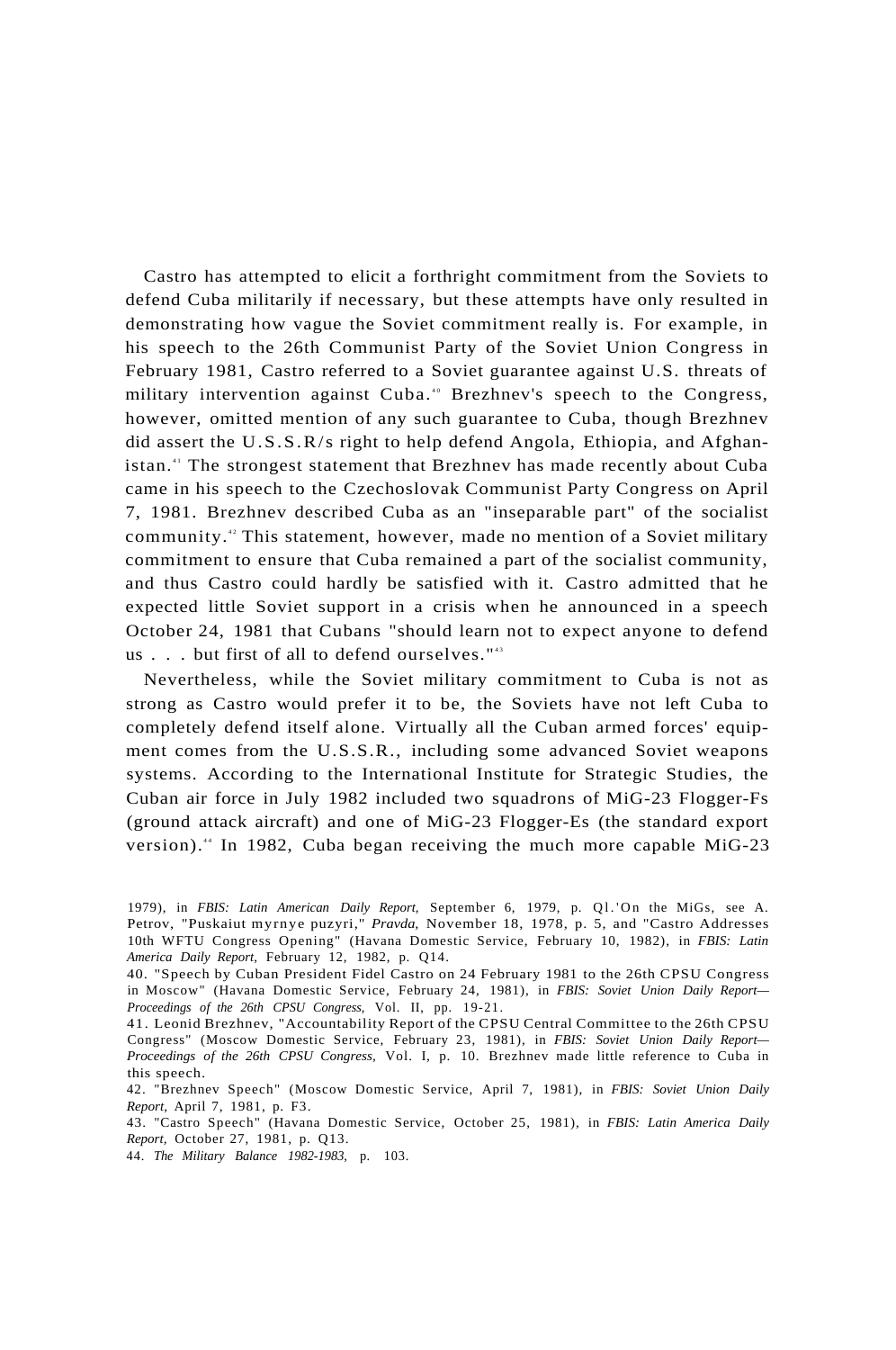Flogger-Bs (air-to-air tactical fighters with advanced missiles and radar that are rarely sent outside Warsaw Pact countries).<sup>45</sup> The Cuban army possesses over 660 Soviet tanks (including 50 T-62s) and 50 FROG-4 surface-to-surface missiles (SSMs), while the Cuban navy is equipped with ships carrying Styx SSMs.<sup>46</sup> Further, while other Soviet Third World allies must pay for their Soviet weapons, it appears that Cuba receives most of them free of charge.<sup>47</sup>

In addition to weapons, there are about 2700 Soviet troops in Cuba whose main function is to train Cuban armed forces. There are also several thousand additional Soviet personnel involved in intelligence, training, and other activities. While Cuban pilots have been serving in Africa, Soviet pilots have been flying patrol missions in Cuba since 1978.<sup>48</sup> Although some Soviet military activity in Cuba is related to Soviet military purposes alone, much of it is also directly related to the defense of Cuba (such as the provision of weapons and the use of Soviet pilots in patrol missions).

The crucial question for Cuba, of course, is whether the U.S.S.R. would come to its aid if Cuba actually were attacked. The Cubans fear that the U.S.S.R. would back down in a future crisis as it has in past ones. Even if the Soviets wanted to help Cuba in an emergency, Cuba's distance from the U.S.S.R. and proximity to the U.S. would make Soviet actions difficult in the face of U.S. opposition. Further, in the same way as the West Europeans worry about whether the U.S. would risk a wider war to protect them, the Cubans must doubt whether the Soviets would risk a wider war in order to protect Cuba. On the other hand, the Soviets can point out that the U.S. has kept its promise not to invade Cuba which it made to the Soviets in 1962, and hence the U.S.S.R. has indeed served to protect Cuba. Also, by not giving Cuba an iron-clad defense guarantee, the Soviets inhibit Castro from undertaking actions that would directly provoke a U.S. military response and thus force the U.S.S.R. to either confront the U.S. or abandon Cuba.

Cuba may doubt the U.S.S.R.'s willingness to defend it against the U.S. in a crisis, but so long as Castro does fear that the U.S. might actually attack Cuba, he has no choice but to rely upon whatever military commitment the U.S.S.R. has decided to give Cuba, no matter how vague. Cuba could not

<sup>45.</sup> Gerald F. Seib, "Cuba Is Getting Advanced Soviet Fighters, Missiles, Causing Concern at White House," *The Wall Street Journal,* July 27, 1982, p. 2.

<sup>46.</sup> *The Military Balance 1982-1983,* p. 103.

<sup>47.</sup> Dominguez, *Cuba,* p. 151.

<sup>48.</sup> Jiri Valenta, "The USSR, Cuba, and the Crisis in Central America," *Orbis,* Vol. 25, No. 3 (Fall 1981), pp. 726, 729.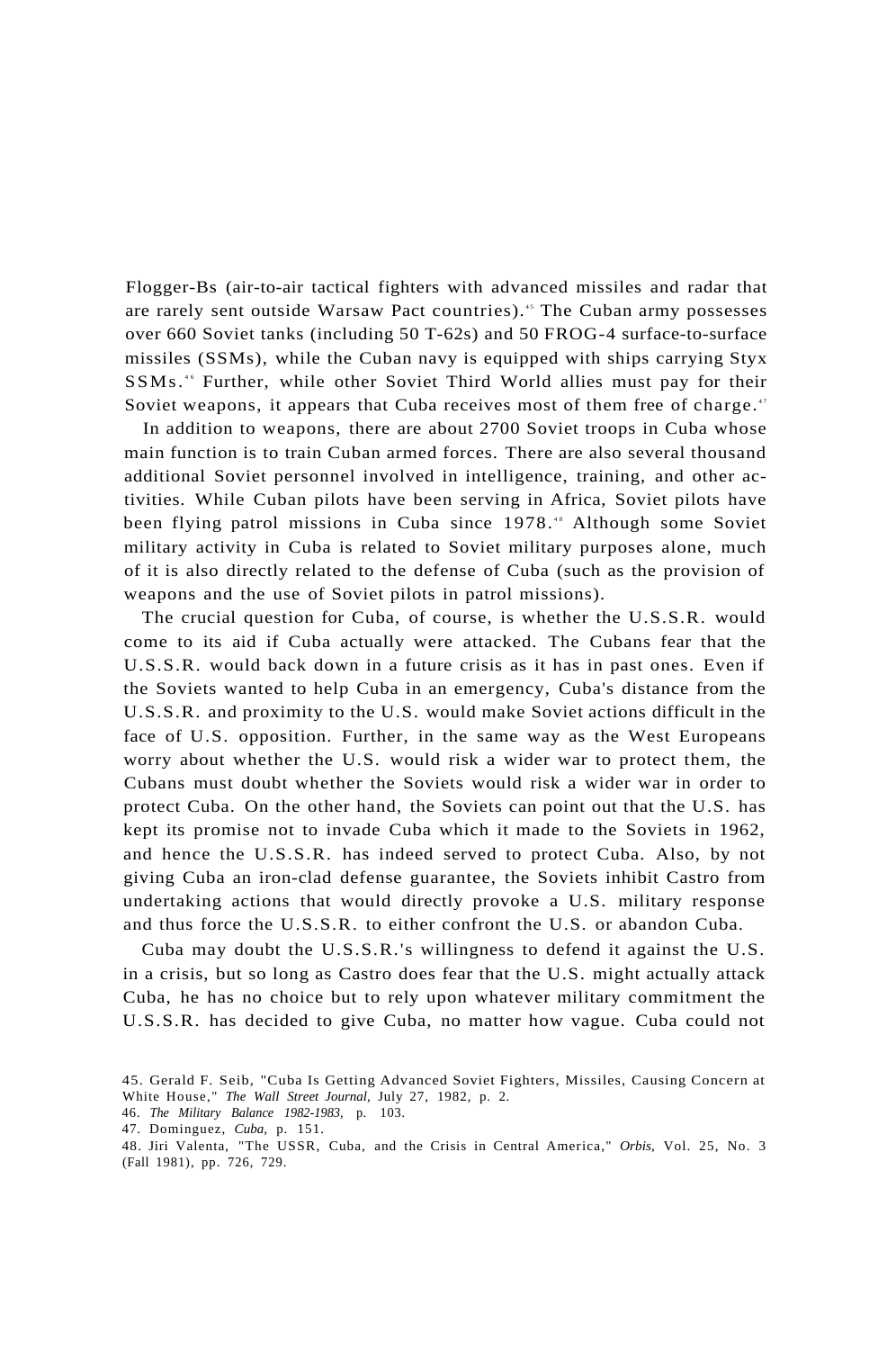successfully defend itself alone (despite Castro's claims that it would) nor is there any other power or group of powers that would be willing or able to defend Cuba. Nor could Cuba obtain as much weaponry to defend itself (as well as to engage in military adventures abroad) on such favorable terms from any other nation except the U.S.S.R. Finally, Soviet military aid to Cuba is also important for ensuring that Castro can crush any domestic rebellion against his rule. Thus, despite Castro's disappointment with the lack of a forthright Soviet commitment to defend Cuba, he is likely to continue to rely upon the level of Soviet military assistance he does receive and continue his attempts to elicit a stronger statement of support from Moscow.

### *Conclusion*

There are many ties that draw the Soviet Union and Cuba together. Both nations share a Marxist-Leninist ideology, encourage Marxist revolution in the Third World, are working to build a socialist economy and defend the socialist order in Cuba, and are hostile toward as well as fearful of the United States. Nevertheless, there are important strains in Soviet-Cuban relations: the U.S.S.R. has not made as strong a commitment to Cuba's defense as Castro wants from it. In addition, there are important problems associated with Cuba's heavy dependence on Soviet economic assistance. In the foreign policy realm, Soviet actions in Eritrea and Afghanistan have embarrassed Cuba in its attempt to convince Third World nations that the U.S.S.R. is the natural ally of the Non-Aligned Movement. Finally, there are potential Soviet-Cuban strains in the areas of ideology—their dispute of the 1960s was never really settled on mutually agreeable terms even though the Soviets have to a large extent adopted the Cuban position which they had previously condemned. Yet while these strains could flare up if the U.S.S.R. and Cuba undertook actions that antagonized each other, at the present the ties that bind Moscow and Havana together appear stronger than the forces that could drive them apart.

Under what conditions would a Soviet-Cuban rift be likely to occur? It is impossible to predict how this might take place, but Soviet clashes with its former communist and non-communist allies might give some clue. The U.S.S.R. has sometimes antagonized its allies by attempting to control their internal politics (Yugoslavia, China, Albania), or by not providing what its allies considered to be an adequate defense against either the U.S. or some other state (China, Egypt, Somalia, and perhaps soon Iraq). In all these cases,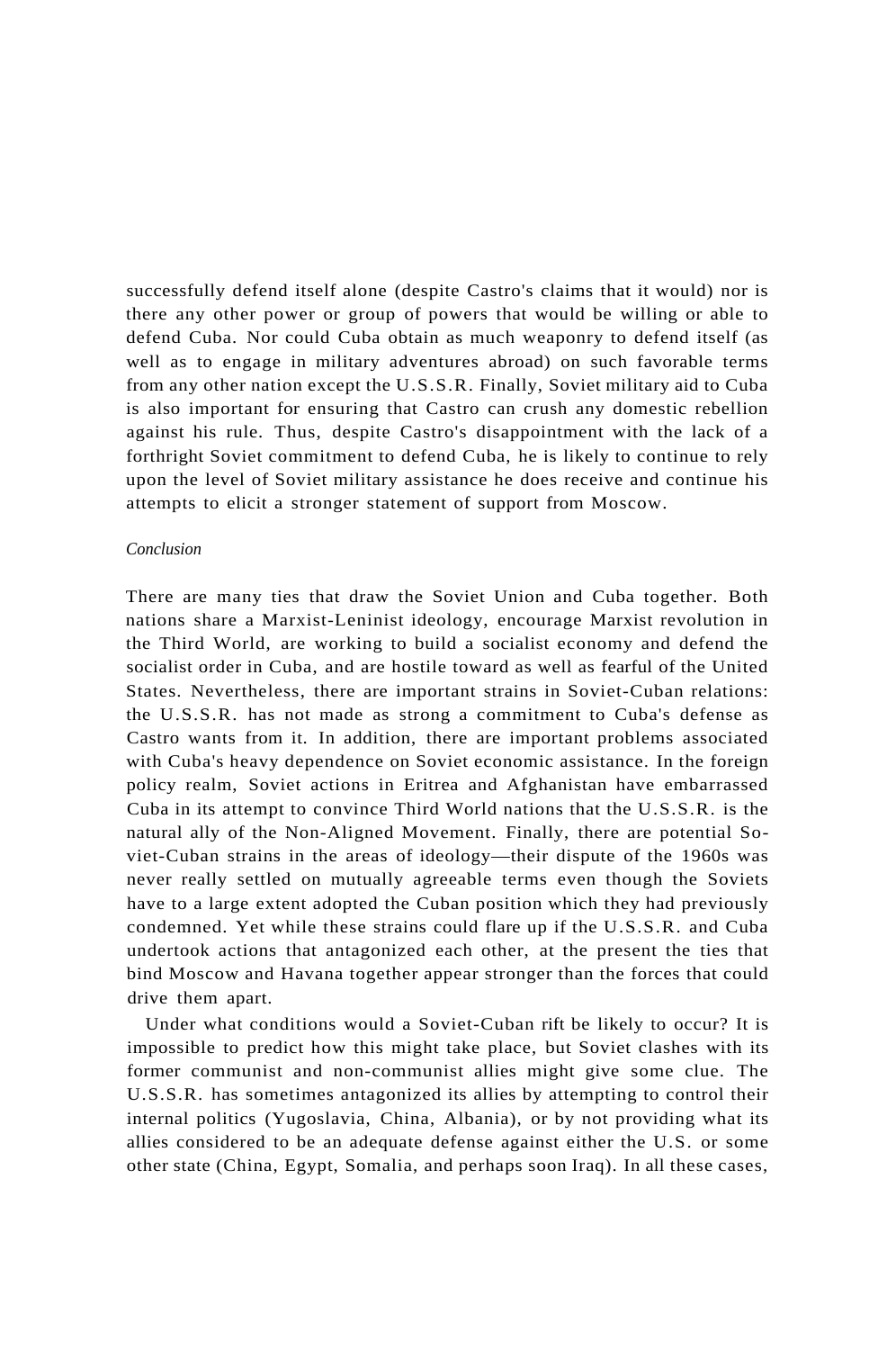the U.S. really did not take any action to befriend the Soviet ally and lure it away from the U.S.S.R. Instead, disagreements seem to develop strictly in terms of sharply deteriorating bilateral relations between the U.S.S.R. and its ally, after which the latter has itself sought out varying degrees of U.S. friendship and protection.

On the basis of this, it might be concluded that past Soviet conflicts with its allies show that the U.S. does not have to work hard at creating them in order for rifts to occur. Because of this, and because Castro appears to want warmer relations with the U.S. partly to help finance his military adventures abroad, it would seem that the U.S. need not—indeed, should not—seek closer ties with Cuba now. If a Soviet-Cuban rift is going to take place, it will do so without any American encouragement. Some might then argue that it would be counter-productive for the U.S. to improve relations with Cuba before this since Castro will become militarily involved in the Third World as long as the Soviets give him the means to do so. Once a Soviet-Cuban break takes place, of course, Cuban ability to become militarily involved in the Third World would be greatly diminished.

Yet while previous clashes between the U.S.S.R. and its allies occurred without any American effort to first improve relations with the Soviet ally, it seems much too optimistic to think that a Soviet-Cuban split could occur in the same manner. Because of history and geography, Cuba fears the U.S. more than perhaps any other present or former Soviet ally. In his 1978 interview with Barbara Walters, Castro made it clear that even after being in power for close to two decades, he blamed almost everything that went wrong in Cuba on the C.I. A. $4$ <sup>o</sup> It is not the purpose of this paper to determine the extent to which the basis for Cuban fear of the U.S. is real or imaginary. The fear itself, however, is real. As a result, it is doubtful that Cuba would ever break relations with the U.S.S.R. even under great Soviet provocation unless the U.S. first made some convincing gesture toward Cuba that the U.S. will not undertake threatening actions against it. Nevertheless, although Cuban-American detente might be a necessary condition for a Soviet-Cuban rift to occur, it is not a sufficient one.

It is impossible to tell if Cuba would have moved closer to the U.S. had Washington made friendly overtures to Havana in the mid-1960s when Soviet-Cuban relations became very poor, but it would be worth America's

<sup>49.</sup> Barbara Walters, "An Interview with Fidel Castro," *Foreign Policy,* No. 28 (Fall 1977), pp. 24, 29-30, 36-37, 39-40.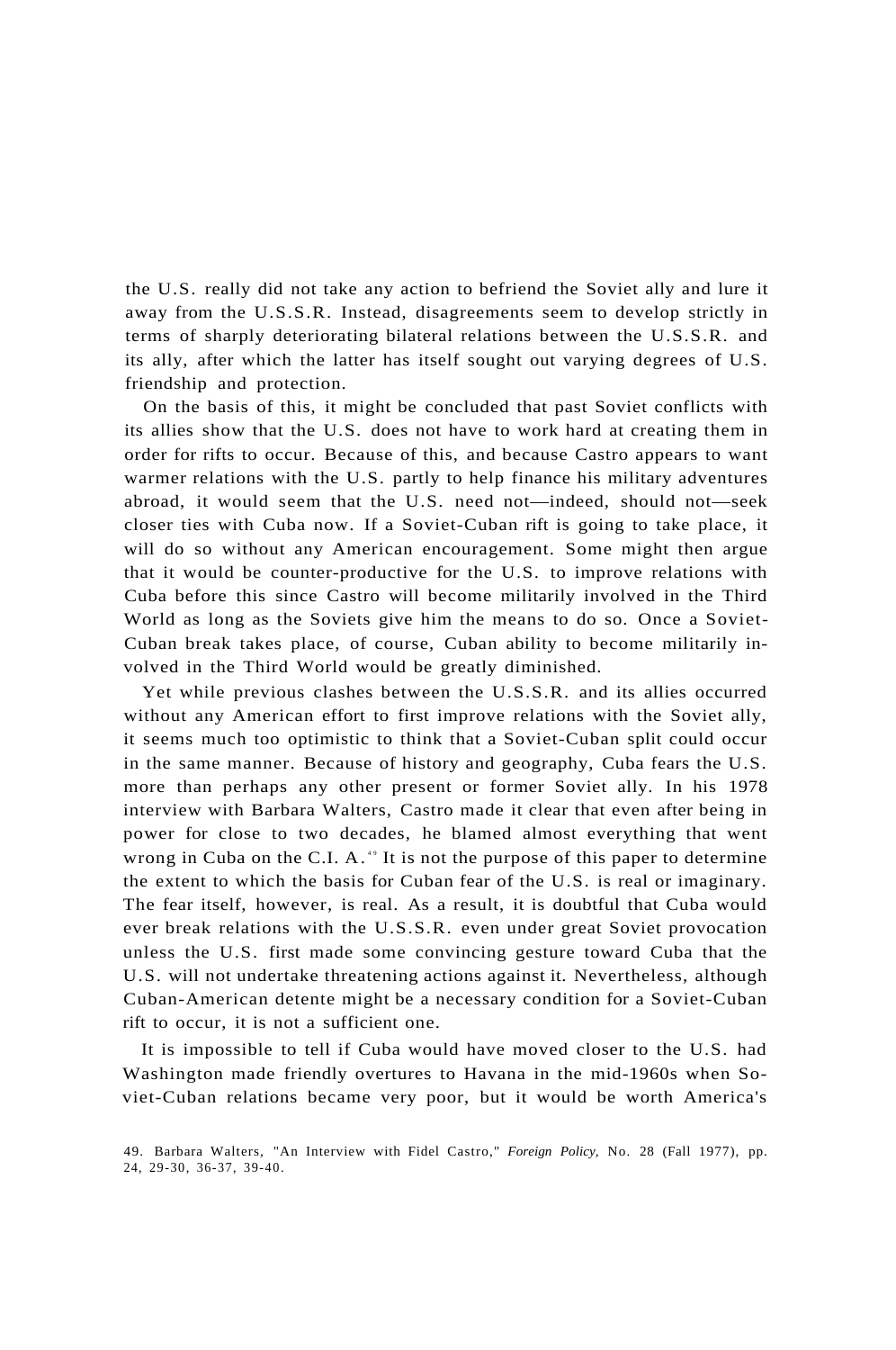while to be in a position to exploit potential Soviet-Cuban differences in the future. There are several possibilities in which Cuba might wish to become more independent of the U.S.S.R. if Cuba knew it could move closer to the U.S. For example:

- —In 1986, Cuba must begin repaying its massive debt to the U.S.S.R. If the Cuban economy is still in as poor condition as it is now, Cuba will strive to postpone further its repayments. Since the U.S.S.R. is also experiencing economic difficulties, it is likely to insist on repayment. It is probable that fairly serious Soviet-Cuban disagreements may occur over both repayment and the level of Soviet economic assistance and trade with Cuba. Friendlier relations with the U.S. could allow Cuba to lessen its almost complete economic and (hence) political dependence on the U.S.S.R.
- —Castro is striving to maintain his leadership position in the Non-Aligned Movement. If the U.S.S.R. ever took action against or invaded another Third World nation, Castro might be forced to choose between remaining a Soviet ally and continuing his leadership role in the Third World. Friendlier ties with the U.S. might induce Cuba to move toward the latter position and away from the former.
- —Fidel Castro (born in 1927) and his brother Raul (born in 1931) have been the dominant figures in Cuban politics from the revolution up to the present. Beyond Fidel and Raul, it is not at all clear who will come to power and a succession struggle could result. It is possible that the Soviets will attempt to acquire much greater control in Cuba than they have now and that this will alienate many new Cuban leaders who might be much more willing to turn to the U.S. than Castro. Or, a pro-Soviet faction might seek to promote itself to power with Soviet assistance, inducing another more purely nationalist group to resist them by turning to the U.S. In such a case, it might be crucial for the U.S. to have some influence in Cuba already since if America did not, the U.S.S.R. and the pro-Soviet faction would be able to act much more rapidly than the U.S.

The People's Republic of China in the mid and late 1960s was hostile to both the U.S. and the U.S.S.R. and advocated revolution throughout the Third World. Nevertheless, a revolutionary China hostile to both superpowers was preferable to the U.S. than a revolutionary China allied to the U.S.S.R. And, of course, China in the 1970s became less revolutionary, more hostile to the U.S.S.R., and more friendly with the U.S. Similarly, even a radical, revolutionary Cuba hostile to both the superpowers should be re